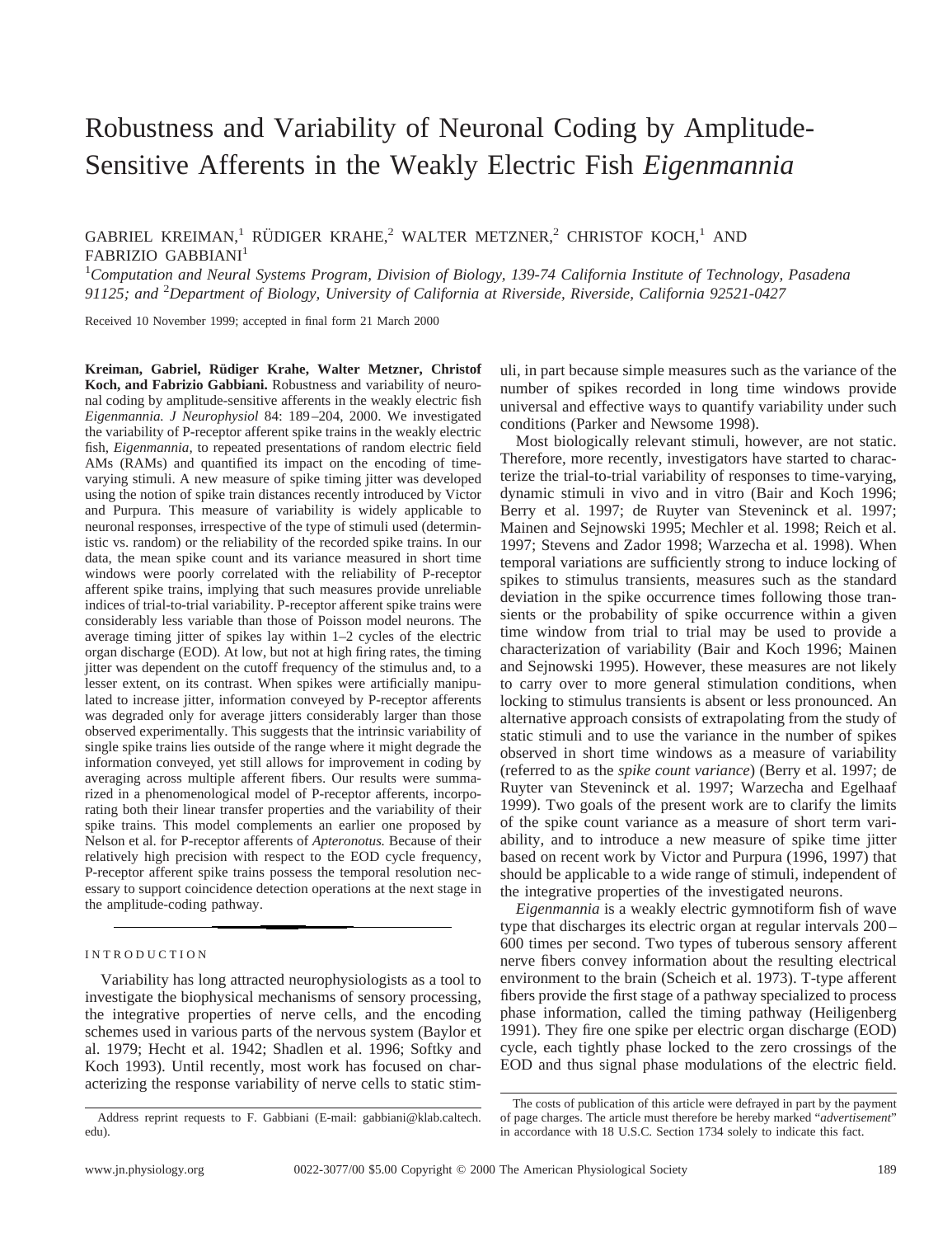P-type afferents, on the other hand, fire at most one spike per EOD cycle with loose phase locking to the EOD and a probability that increases in direct proportion to the mean amplitude of the field. They thus convey information about amplitude changes of the electric field to higher order neurons in the brain.

While it is well-known that the timing jitter of P-receptor afferent spikes is greater than that of T-type afferents (Scheich et al. 1973), variability in the amplitude pathway has received little quantitative attention. In contrast, variability in the timing pathway has been characterized in considerable detail, revealing the high precision of neurons in encoding phase shifts of the EOD. T-type fibers are able to fire spikes with a precision of approximately 30  $\mu$ s (Carr et al. 1986). This precision increases at higher stages of electrosensory processing because of the pooling and averaging of T-type activity across the body surface (Rose and Heiligenberg 1985). Here we focus on the variability of P-type afferents and show that their firing is approximately 100 times less precise. Nevertheless, our results demonstrate that the jitter in P-receptor afferent spike trains lies within the appropriate range to efficiently convey amplitude information to the electrosensory lateral line lobe, the hindbrain nucleus that forms the first central stage of the amplitude coding pathway.

Part of our results has been presented in abstract form (Kreiman et al. 1998).

#### METHODS

## *Preparation and electrophysiology*

*Eigenmannia* specimens of 12–20 cm body length were prepared for electrophysiological recordings as described by Wessel et al. (1996) and Metzner et al. (1998). Briefly, the EOD frequency was measured, and subsequently the animal was immobilized and its EOD amplitude attenuated by an intramuscular injection of Flaxedil (gallamine triethiodide, Sigma, St. Louis, MO;  $\lt$ 5  $\mu$ g/g body wt). Under local anesthesia (2% lidocaine, Western Medical Supply, Arcadia, CA), the posterior branch of the anterior lateral line nerve was exposed just rostral to the operculum. Signals from P-receptor afferents were recorded extracellularly from this nerve with glass micropipettes filled with 3 M KCl (resistance:  $40-60$  M $\Omega$ ), amplified with an extra/intracellular electrometer (World Precision Instruments 767, Sarasota, FL), and stored on video tape using a PCM recording adapter (Vetter 3000A, Rebersburg, PA; sampling rate: 40 kHz). They were subsequently digitized using a commercial data analysis system (Datawave, Denver, CO; sampling rate: 10 kHz/channel). A few recordings were acquired and digitized using LabView (National Instruments, Austin, TX). Data corresponding to one point in Fig. 13 (for the cutoff frequency  $f_c = 88$  Hz, see *Stimulation* below for a complete description) were obtained in a previous study (Wessel et al. 1996).

### *Stimulation*

P-receptor afferents were stimulated as described previously (Metzner et al. 1998; Wessel et al. 1996). A sinusoidal carrier signal (Exact 519, Hillsboro, OR) with a frequency matched to the EOD frequency  $(f_{\text{EOD}})$  of the fish was modulated in amplitude. The main difference with earlier work was that electric field AMs were synthesized and stored digitally for playback using commercial software (Signal Engineering Design, Belmont, MA; sampling rate: 2 kHz), allowing for repeated presentations of identical stimuli. The AM and the carrier signal were gated by the same trigger signal and were therefore phase locked to each other. The stimuli were delivered via

two carbon rod electrodes, one positioned either in front of the animal or in its mouth, the other behind its tail. No differences in the neuronal responses were observed between these two configurations. The mean stimulus amplitude, measured at the side fin perpendicular to the body axis, ranged from 1 to 5 mV/cm. To avoid under-driving the afferents, it was adjusted individually for each P-receptor afferent to stimulate it at 10–15 dB above threshold.

One set of stimuli consisted of random AMs (RAMs) with a flat power spectrum (white noise) up to a fixed cutoff frequency  $(f_c = 5,$ 10, 20, 40, and 60 Hz). These AMs were obtained using a modulation signal *s*(*t*) that caused a doubling of the carrier signal amplitude for  $s(t) = 1$  V and a reduction to zero for  $s(t) = -1$  V (see *Eq. 1* of Wessel et al. 1996). The standard deviation,  $\sigma$ , of the stimulus  $s(t)$ (which can be thought of as the stimulus contrast) was varied between 10 and 30% of the mean electric field amplitude ( $\sigma$  = 100, 150, 200, 250, 275, and 300 mV;  $\sigma = 1$  V corresponded to a 100% variation of the stimulus amplitude). Consequently, amplitudes varied over a range of  $-20$  to  $-10$  dB of the mean stimulus amplitude. A single 15-s-long stimulus was synthesized for each parameter pair  $(f_c, \sigma)$  and was presented 10 times, drawn in pseudo-random order from a subset of all possible  $(f_c, \sigma)$  combinations. We usually started by presenting all  $f_c$  values at a fixed contrast ( $\sigma = 250$  mV) or all contrasts at two cutoff frequencies ( $f_c = 5$ , 60 Hz). Further ( $f_c$ ,  $\sigma$ ) combinations were tested as time permitted.

The second set of stimuli consisted of sinusoidal AMs (SAMs) at a fixed contrast ( $\sigma = 250$  mV) and at various temporal frequencies  $f_s$ . The values used were  $f_s = 0.1, 0.5, 1, 5, 7, 10, 20, 50, 100,$  and 125 Hz. Each stimulus was 15 s long and was presented six times in pseudo-random order. These stimuli were presented interleaved with the RAMs protocol described above.

#### *Characterization of spike train variability*

Two methods were used to quantify inter-trial spike train variability in response to repeated presentations of the same RAM stimulus. We first computed the spike count variance as a function of the mean spike count in fixed time windows of length *T* (see RESULTS and Fig. 5). The same RAM stimulus was presented  $R = 10$  times and the number of spikes,  $n_i$ , occurring in a fixed time window, *T*, was determined for each trial  $i = 1, \ldots, R$ . The average number of spikes occurring in that window,  $\langle n \rangle$  (mean spike count), and its variance,  $\sigma_{\langle n \rangle}^2$  (spike count variance), were estimated from

$$
\langle n \rangle = \frac{1}{R} \sum_{i=1}^{R} n_i \quad \sigma_{\langle n \rangle}^2 = \frac{1}{R-1} \sum_{i=1}^{R} (n_i - \langle n \rangle)^2
$$

Three window sizes were used  $(T = 10, 50, \text{ and } 100 \text{ ms})$ , and each time window was successively shifted by 5 ms to cover the entire stimulus presentation interval. For highly variable spike trains, such as those corresponding to independent Poisson-distributed spike occurrence times, the spike count variance equals the mean independent of the window *T*. Conversely, if the  $R = 10$  spike trains are exactly identical,  $\sigma_{\langle n \rangle}^2 = 0$  in each window *T*. If, however, the spike trains are not exactly identical, the minimum nonzero variance may be computed by considering the discrete nature of spiking. With  $f$  lying in the interval  $[0,1)$ , we assume that a fraction  $(1 - f)$  of spike counts in a fixed interval of length *T* equals the integer  $n_T$  (where  $n_T$  is usually small) and the remaining fraction, *f,* contains one additional spike, so that the spike counts equal  $n<sub>T</sub> + 1$ . It then follows that the mean spike count,  $\langle n \rangle$  (a positive real number), is given by

$$
\langle n \rangle = (1 - f)n_T + f(n_T + 1)
$$

$$
= n_T + f
$$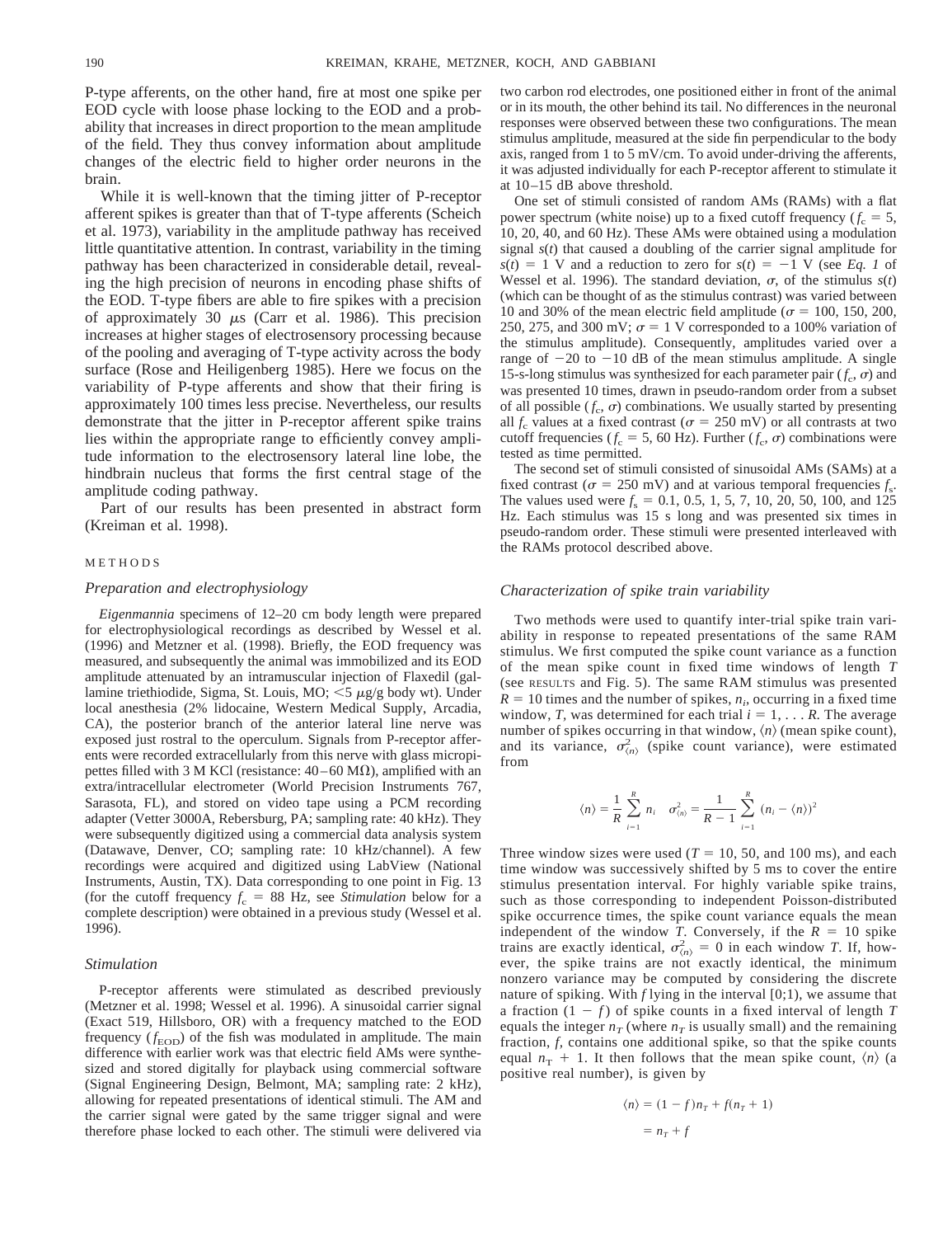and the minimal variance is

$$
\sigma_{(n)}^2 = (1 - f)(n_T - \langle n \rangle)^2 + f(n_T + 1 - \langle n \rangle)^2
$$
  
= f(1 - f)

This last equation states that  $\sigma_{(n)}^2$  is a quadratic function of the fraction, *f*, of spike counts equaling  $n_T + 1$  in the interval *T*. As a function of *f,* the minimal variance spans a parabola between successive integer values of the mean spike count, taking its maximal value  $(=1/4)$  at  $f = \frac{1}{2}$  and its minimal value (=0) for integer spike counts  $(f = 0)$ ; see RESULTS and Fig. 5). Similarly, if all spike counts in *T* for all *R* repetitions are equal to  $n_T$  or  $n_T + 1$  except for one spike count equal to  $n_T - 1$  (or  $n_T + 2$ ), then the variance still follows a parabola, but translated by a factor  $2/R$  along the vertical axis:  $f(1 - f) + 2/R$ . Successive parabolas translated vertically are generated by an analogous procedure (see RESULTS and Fig. 5).

A second measure of inter-trial variability that proved more sensitive to changes in stimulus parameters (see RESULTS) was obtained by computing an average distance between spike trains obtained in response to the same RAM. The distance measure employed was introduced by Victor and Purpura (1996) based on an earlier one used to quantify the similarity of DNA sequences (Li and Graur 1991, chap. 3; Sellers 1974). Operationally, the distance between two spike trains is defined by the following procedure: the first spike train is transformed into the second one by a series of elementary steps. Each step is assigned a "cost" and the distance is obtained by adding up the cost of all elementary steps and finding the transformation sequence yielding the minimal cost. This procedure is illustrated in Fig. 1: the two spike trains to be compared are labeled 1 and 8, while spike trains 2–7 represent the sequence of elementary steps in the transformation yielding the minimal cost. Only three elementary steps are allowed: adding a spike (as in step 6 to 7), deleting a spike (as in step 1 to 2) or moving a spike to a new position (as in step 2 to 3). The first two elementary steps are assigned an arbitrary cost of 1, whereas moving a spike by  $\Delta t$  ms is assigned a cost of  $q \cdot |\Delta t|$  for *q* positive. Victor and Purpura (1996, 1997) describe an algorithm for determining the minimum cost transformation sequence and derive the mathematical properties of the ensuing distance measure,  $d_{ij}(q)$ , between two spike trains  $x_i$  and  $x_j$ . The parameter  $q$  (measured in units of 1/time) characterizes the time interval for which the occurrence of a spike in  $x_i$  is considered to be significantly different from the occurrence of a spike in *xj* : if the interval separating the spikes is larger than *2/q* it is

less "expensive" to transform  $x_i$  into  $x_j$  by first deleting the spike in  $x_i$ and then adding it in  $x_i$  (at a cost of 2) than by translating it to its new position (at a cost of  $q \cdot |\Delta t|$ ; Fig. 1*B*). It is therefore straightforward to compute  $d_{ij}(q)$  when  $q$  is large: let  $n_i$  and  $n_j$  be the number of spikes in  $x_i$  and  $x_j$ , respectively, and the integer  $c_{ij}$  denote the number of coincident spikes in  $x_i$  and  $x_j$  (coincident within some discretization interval). For large *q*'s it is always less expensive to delete and add spikes than to move them so that the distance between  $x_i$  and  $x_j$  is obtained by first deleting  $(n_i - c_{ij})$  spikes in  $x_i$  and then adding  $(n_i - c_{ij})$  $c_{ij}$ ) spikes in  $x_j$ . Thus

$$
d_{ij}(q \to \infty) = n_i + n_j - 2c_{ij} \tag{1}
$$

On the other hand, if the cost of moving a spike vanishes,  $q = 0$ , each spike in  $x_i$  may be moved at zero cost to match the position of an arbitrary spike in  $x_j$ , and a cost of 1 is only endured for each additional spike to be added or deleted in  $x_j$ . Therefore

$$
d_{ij}(0) = |n_i - n_j|
$$
 (2)

measures the difference in the number of spikes between the two spike trains. As  $q \ge 0$  increases,  $d_{ij}(q)$  increases monotonically and reaches its maximum value (given by  $Eq. 1$ ) when  $2/q$  is smaller than the minimal time interval between two noncoincident spikes in  $x_i$  and  $x_j$ . Note that if the two spike trains are perfectly coincident  $d_{ij}(q) = 0$ , independent of *q*. The distance  $d_{ij}(q)$  was normalized by the total number of spikes in the two spike trains

$$
d_{ij}^{n}(q) = d_{ij}(q)/(n_i + n_j) \text{ with } 0 \le d_{ij}^{n}(q) \le 1 \tag{3}
$$

so that  $d_{ij}^n(0)$  measures the difference in spike count normalized by the total spike count and  $d_{ij}^n(q \to \infty)$  is the fraction of noncoincident spikes relative to the total number of spikes.

The *effective temporal jitter, t*<sub>jitter</sub>, of the spike occurrence times was defined as  $t_{\text{jitter}} = 1/q_{1/2}$  where  $q_{1/2}$  is the value of *q* such that  $d_{ij}^{n}(q_{1/2}) = 1/2$ . This definition is motivated by the following arguments showing that  $t_{\text{jitter}}$  equals the average time interval,  $\bar{t}_{\text{inter}}$ , by which spikes are moved to transform one spike train into the other one if no spikes have to be added or deleted (see *Eq*. *6*). Thus the effective temporal jitter  $t_{\text{jitter}}$  is a generalization of  $\bar{t}_{\text{inter}}$  to situations where spikes might also need to be added or deleted, as we now explain. For a fixed value of *q*, let  $n_{\alpha}$ ,  $n_{\beta}$ , and  $n_{\gamma}$  denote the number of spikes moved, deleted, and added when computing the distance between  $x_i$ and  $x_j$ . If we pool together all noncoincident spikes in  $x_i$  and  $x_j$ ,  $n_i$  +



FIG. 1. Computation of spike train distances. The distance between 2 spike trains was obtained as the minimum cost to convert one spike train into the 2nd one using 3 elementary steps. *A*: the minimum cost path transforming spike train 1 into spike train 8 is illustrated (for a fixed value of *q*). Each intermediate spike train 2–7 corresponds to one elementary step: moving (from 2 to 3), adding (from 6 to 7) or deleting (from 1 to 2) a single spike. The cost of each elementary step is indicated on the *right*. Note that the cost of moving a spike is proportional to the distance that it is moved along the time axis. *B*: there are 2 alternatives to go from spike train 2 to spike train 3 in *A*: *i*) delete the last spike and add a new one or *ii*) move the last spike to its new desired position. The latter alternative is less expensive for the particular value of *q* illustrated here since  $q \cdot |\Delta t_1| < 2$  (the dashed time interval of length 2/*q* corresponds to the maximum displacement for which it is less expensive to move a spike).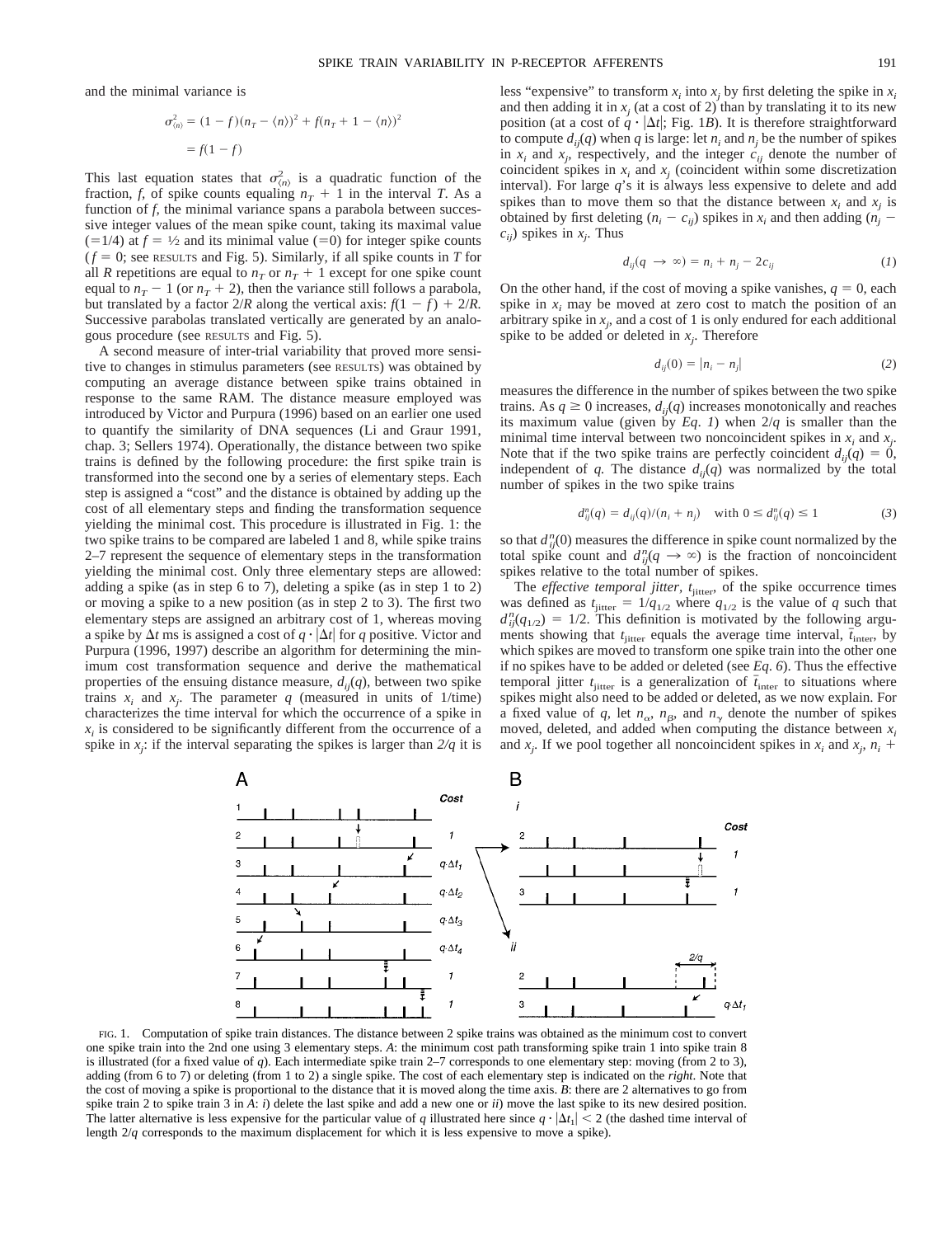А

 $n_i - 2c_{ii}$ , then each one of these spikes is either moved, deleted, or created when transforming  $x_i$  into  $x_j$  so that the following equation holds

$$
2n_{\alpha} + n_{\beta} + n_{\gamma} = n_i + n_j - 2c_{ij}
$$
 (4)

Using *Eqs.* 3 and 4 to express  $d_{ij}^n(q)$  directly in terms of  $n_\alpha$ ,  $n_\beta$ , and  $n_{\gamma}$  we obtain

$$
d_{ij}^n(q) = \frac{\sum_{i=1}^{n_\alpha} q \cdot |\Delta t_i| + n_\beta + n_\gamma}{2n_\alpha + n_\beta + n_\gamma + 2c_{ij}}
$$

where  $|\Delta t_i|$  is the time interval by which the *i*th spike (out of  $n_{\alpha}$ ) is moved. Therefore when  $q = q_{1/2}$ , rearranging this last equation shows that the average time interval by which a spike is moved is given by

$$
\frac{1}{n_{\alpha}}\sum_{i=1}^{n_{\alpha}}|\Delta t_i| = \frac{1}{q_{1/2}}\left(1 - \frac{n_{\beta} + n_{\gamma} - 2c_{ij}}{2n_{\alpha}}\right)
$$
(5)

Let us assume from now on that the number of coincident spikes is negligible,  $c_{ij} = 0$  (see RESULTS). If all spikes are moved to transform one spike train into the other one ( $n<sub>\beta</sub> = n<sub>\gamma</sub> = 0$ ), *Eq. 5* implies that

$$
\frac{1}{n_{\alpha}}\sum_{i=1}^{n_{\alpha}}|\Delta t_i| = \frac{1}{q_{1/2}} \quad (\text{if } n_{\beta} = n_{\gamma} = 0)
$$
 (6)

and  $1/q_{1/2}$  is the average time interval,  $\bar{t}_{\text{inter}}$ , by which spikes are moved. If  $n_{\beta} \neq 0$  and/or  $n_{\gamma} \neq 0$ , then the distance by which the remaining  $n_{\alpha}$  spikes are moved is on average smaller to compensate for the extra cost imposed by spike additions and deletions (see *Eqs. 4* and *5*; the expression within the parentheses in *Eq. 5* will be <1). Note, however, that the total number of displaced spikes cannot be less than half the average total number of spikes

$$
n_{\alpha} \geq \frac{1}{2} \cdot \frac{n_i + n_j}{2}
$$

since the right hand side of  $Eq. 5$  has to be positive. Thus  $t_{\text{jitter}}$ provides an appropriate measure of spike time jitter, which automatically takes into account possible spike additions or deletions.

From the responses of a P-receptor afferent to 10 repetitions of a RAM stimulus, we computed an estimate of the average normalized distance between two spike trains as a function of *q,*

$$
D_n(q) = \frac{1}{n_{\text{pairs}}} \sum_{\substack{i=1 \ i \neq i}}^{10} \sum_{\substack{j=1 \ j \neq i}}^{10} d_{ij}^n(q) \text{ with } 0 \leq D_n(q) \leq 1
$$

where  $n_{\text{pairs}} = 90$  ( $n_{\text{pairs}}$  is obtained by considering all possible pairs of trains among 10). Normalized distances were typically computed for  $q = 0, 0.05, 0.1, 0.25, 0.5,$  and 20 ms<sup>-1</sup> (the last value corresponds to the temporal resolution,  $2/q = 0.1$  ms, at which spike occurrence times were digitized). According to *Eqs. 1* and 2,  $D_n(20)$  measures the average fraction of noncoincident spikes, while  $D_n(0)$  measures the average difference in spike counts (normalized by the total spike count). The average effective temporal jitter,  $\bar{t}_{jitter} = 1/\bar{q}_{1/2}$ ,  $D_n(\bar{q}_{1/2}) = 1/2$  measures the average jitter of the spike occurrence times under repeated presentation of the same stimulus. The value of  $\bar{q}_{1/2}$  was estimated to  $\pm 0.02$  accuracy [i.e.,  $\bar{q}_{1/2}$  satisfied the requirement:  $0.48 < D_n(\bar{q}_{1/2}) < 0.52$ ] by the bisection method (Press et al. 1992, chapt. 9). The percentage of spikes moved,  $n_{\alpha}/(2n_{\alpha} + n_{\beta} + n_{\gamma})$ , and the percentage of spikes added or deleted,  $(n_\beta + n_\gamma)/(2n_\alpha + n_\beta + n_\gamma)$  $n_{\gamma}$ ), were computed over 3 s of data and six stimulus repetitions (instead of the 15 s and 10 repetitions used to compute the distances) because this task was computationally very intensive. We verified in a few cases that the results were not altered significantly by this procedure. For this latter task, a total of 15 units and 140 stimulus conditions were analyzed. We checked that the distances  $D_n(\bar{q}_{1/2})$ 



neuron

time jittering. *A*: an estimate,  $s_{est}(t)$ , of the stimulus  $s(t)$  was obtained from the spike train by convolving it with a Wiener-Kolmogorov (WK) filter (see main text for details). The accuracy of stimulus encoding by the spike train was assessed by computing the mean square error  $(\epsilon^2)$  between the stimulus and the estimate. The brackets,  $\langle \cdot \rangle$ , denote averaging over time. *B*: temporal jitter was introduced by adding to each spike time a random variable taken from a zero-mean gaussian distribution with standard deviation  $\sigma_{\text{inter}}$ . The modified spike trains are shown for increasing values of  $\sigma_{\text{inter}}$  (from *top* to *bottom*) on the *left*. From each distorted spike train, a new WK-filter and a new estimate,  $s_{est}(t)$ , of the stimulus were computed (*right*). Robustness was quantified by computing the rate at which the fraction of the stimulus encoded decreased with  $\sigma_{\text{inter}}$  (see *inset* to Fig. 13). A similar procedure was used when spikes were randomly added or deleted from the spike trains.

computed over these reduced data sets lay between 0.45 and 0.55. This was the case for 125 stimulus conditions; the other 15 conditions were not considered further.

#### *Stimulus estimation*

The accuracy of single P-receptor afferent spike trains in encoding RAMs was assessed by linearly estimating the stimulus from the recorded spike trains. This technique essentially replaces each spike in a spike train by a continuous waveform, *h*(*t*), thus yielding an estimate,  $s_{est}(t)$ , of the stimulus,  $s(t)$  (Fig. 2*A*). The waveform  $h(t)$  is chosen to optimize the match between  $s_{est}(t)$  and  $s(t)$  and, at low firing rates, it closely resembles the mean stimulus waveform preceding a spike (Gabbiani and Koch 1996; Wessel et al. 1996). The theoretical aspects of this signal processing technique and its application to P-receptor afferent spike trains have been discussed in detail elsewhere (Gabbiani and Koch 1998; Wessel et al. 1996; see also Gabbiani and Metzner 1999 for an introduction). For each spike train  $x_i(t)$  $(i = 1, \ldots, 10)$  obtained on presentation of a RAM  $s(t)$ , we subtracted the mean firing rate and estimated the filter,  $h_i(t)$ , that minimizes the mean square error between the stimulus and the estimated stimulus obtained by convolving  $h_i(t)$  with  $x_i(t)$  (see Fig. 2*A*). This filter is called a Wiener-Kolmogorov (WK) filter in the signal processing literature (e.g., Poor 1994) and plays a role analogous to the impulse response used to estimate the instantaneous firing rate of a neuron (see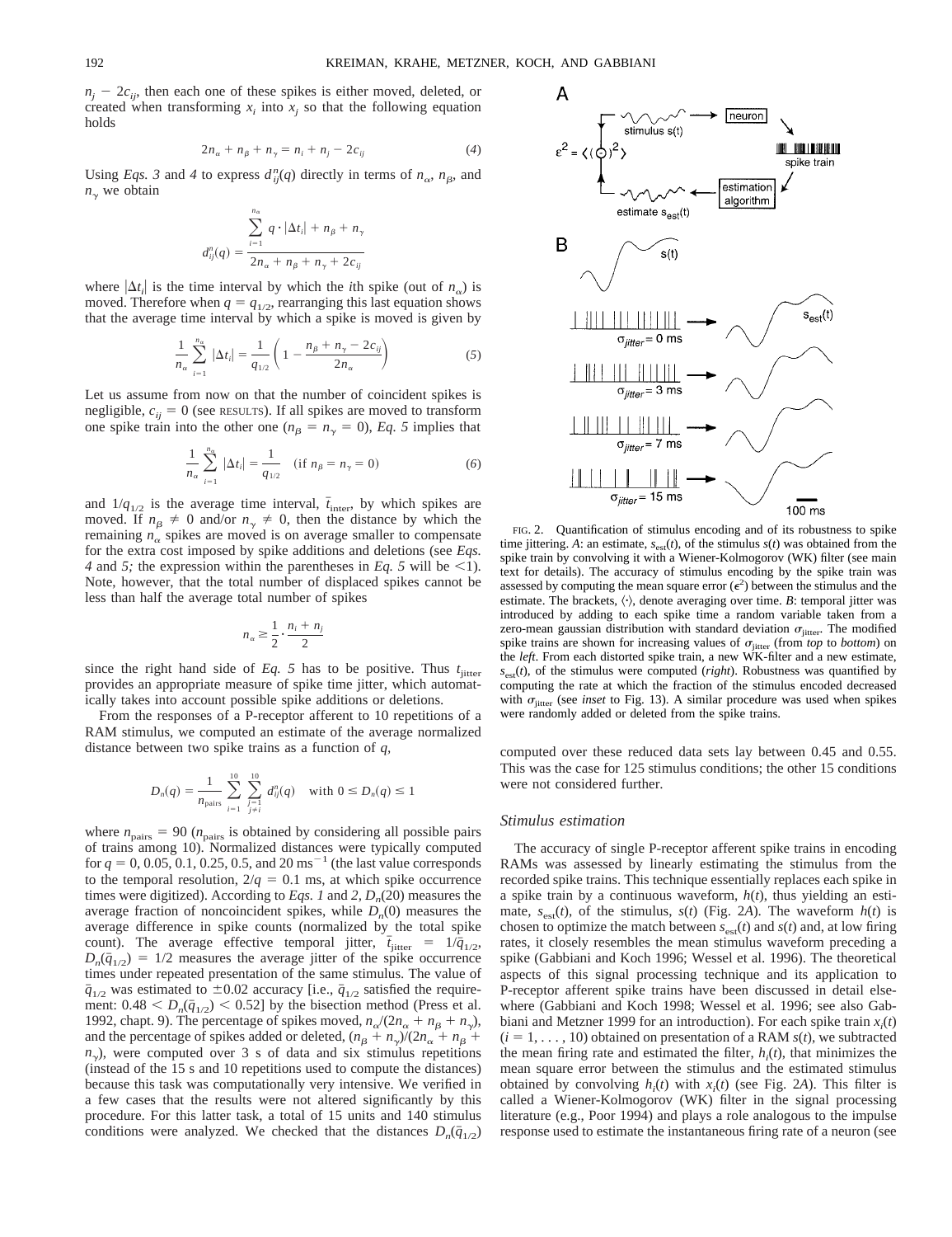Fig. 1 of Gabbiani and Metzner 1999). Each estimate of the WK filter depends on the recorded spike train  $x_i(t)$  from which it is computed and is therefore indexed accordingly as  $h_i(t)$ . The WK filter was computed using MATLAB M-files (The MathWorks, Natick, MA) available at the following web address: http://www.klab.caltech.edu/  $\sim$ gabbiani/signproc.html. We then estimated the mean square estimation error,  $\epsilon^2$ , by cross-validation (Fukunaga 1990): each filter  $h_i(t)$ was convolved with a spike train  $x_j(t)$  different from the one used to compute  $h_i(t)$  to avoid over fitting. This yielded an estimate  $\hat{\epsilon}_{ij}^2$ 

$$
\hat{\epsilon}_{ij}^2 = \langle [s(t) - (h_i * x_j)(t)]^2 \rangle \quad i = 1, \dots, 10, j = 1, \dots, 10, i \neq j
$$

where the brackets,  $\langle \cdot \rangle$ , denote time-averaging and  $*$  denotes the time convolution operation (Gabbiani and Koch 1998). An improved estimate was obtained by averaging over all possible pairs

$$
\epsilon^2 = \frac{1}{n_{\text{pairs}}}\sum_{i=1}^{10} \sum_{\substack{j=1 \ j \neq i}}^{10} \hat{\epsilon}_{ij}^2
$$

where  $n_{\text{pairs}} = 90$ . The fraction of the stimulus encoded, or coding fraction, was evaluated as

$$
\gamma = 1 - \frac{\epsilon}{\sigma}
$$

where  $\sigma$  is the standard deviation of the stimulus. In the worst possible case, when the spike train is completely uncorrelated with the stimulus, the linear estimation algorithm predicts the stimulus mean value and the root mean square error equals the stimulus standard deviation. The root mean square error is therefore always smaller than the stimulus standard deviation ( $\epsilon \leq \sigma$ ) so that the coding fraction,  $\gamma$ , lies between 0 and 1. The coding fraction represents the fraction of the stimulus, expressed in units of  $\sigma$ , that can be reconstructed by linear filtering of the spike train.

## *Robustness of RAM encoding to spike time jitter, and random spike additions or deletions*

A

modulation

 $s(t)$ 

filter

 $H(s)$ 

occurrence of spikes unrelated to the stimulus on the encoding of RAMs by P-receptor afferents, we created synthetic spike trains from the experimental ones by randomly adding, deleting or jittering spikes (Bialek et al. 1991). The stimulus was then estimated from these

To investigate the effect of spike time jitter, spike failures and the random threshold spont. activity  $\oplus$  $v_{\text{thres}} \rightarrow v_{\text{thres}}$  $\mathtt{C}_{\mathsf{m}}$  $\rm t_{ref}$ amplitude modulation  $s(t)$ 

B spont activity I&F with  $2.5$ random ⊕ msec z(t)  $r(t)$ threshold amplitude high-pass time clipping

non-linearity

delay

synthetic spike trains, and the coding fraction was monitored as a function of the parameters determining the amount of jitter and the number of spikes added or deleted. Each one of these three types of modifications was introduced separately. In all cases, a minimum separation of 2 ms was imposed between two spikes of the modified spike trains to take into account the refractory period of the afferent fibers.

Let  $p_{\text{add}}$  indicate the percentage of spikes added to the experimental spike train and  $p_{\text{del}}$  the percentage of spikes randomly deleted. For spike time jittering, the spikes were moved from their actual occurrence times by a random distance taken from a zero-mean gaussian distribution with various standard deviations  $\sigma_{\text{jitter}}$  (Fig. 2*B*). We used  $\sigma_{\text{jitter}} = 0, 1, 3, 5, 7, 10, 15, \text{ and } 30 \text{ ms}; p_{\text{add}} = 0, 1, 5, 10, 20, \text{ and }$  $30\%$ ;  $p_{\text{del}} = 0, 1, 5, 10, 20, \text{ and } 30\%$ .

Let  $\gamma(p_{\text{add}}), \gamma(p_{\text{del}})$ , and  $\gamma(\sigma_{\text{jitter}})$  denote the coding fractions for a given value of  $p_{\text{add}}$ ,  $p_{\text{del}}$ , and  $\sigma_{\text{jitter}}$ , respectively. The robustness of RAM encoding by P-receptor afferent spike trains was evaluated by plotting the normalized coding fraction  $\gamma_n(x) = \gamma(x)/\gamma(0)$  where  $x =$  $p_{\text{add}}$ ,  $p_{\text{del}}$ , or  $\sigma_{\text{jitter}}$  as a function of *x* (Fig. 13, *inset*). In most cases, the normalized coding fraction was linearly related to the distortion parameter *x* (see RESULTS). We therefore performed linear fits of  $\gamma_n$  as a function of  $x = p_{\text{add}}$ ,  $p_{\text{del}}$ , or  $\sigma_{\text{jitter}}$ 

$$
\gamma_n(p_{\text{add}}) = 1 + \alpha_{\text{add}} \cdot p_{\text{add}}
$$

$$
\gamma_n(p_{\text{del}}) = 1 + \alpha_{\text{del}} \cdot p_{\text{del}}
$$

$$
\gamma_n(\sigma_{\text{jitter}}) = 1 + \alpha_{\text{jitter}} \cdot \sigma_{\text{jitter}}
$$

where  $\alpha_{\text{add}}$ ,  $\alpha_{\text{del}}$ , and  $\alpha_{\text{jitter}}$  are the slopes of the regression lines. The robustness was defined as the amount of distortion required to cause a 50% drop in coding fraction

$$
p_{\text{add}}^{50} = \frac{-1}{2 \cdot \alpha_{\text{add}}} \quad p_{\text{del}}^{50} = \frac{-1}{2 \cdot \alpha_{\text{del}}} \quad \sigma_{\text{jitter}}^{50} = \frac{-1}{2 \cdot \alpha_{\text{jitter}}}
$$

The values of  $p_{\text{add}}^{50}$ ,  $p_{\text{del}}^{50}$ , and  $\sigma_{\text{jitter}}^{50}$  were obtained by linear interpolation between adjacent values of the normalized coding fraction plotted as a function of the perturbation or by extrapolation at low stimulus cutoff frequencies (see the point  $f_c = 5$  Hz in Fig. 13).

## *Modeling of P-receptor afferent spike trains*

Modeling of P-receptor afferent spike trains was performed in three steps. In the first step, the variability of P-receptor afferent spike trains

> FIG. 3. Comparison of P-receptor afferent spike trains to integrate-and-fire models. *A*: the variability of experimental spike trains was compared with the variability of perfect integrate-and-fire (I&F) neurons with a random threshold. In this model, the sum of the stimulus and a constant bias term (corresponding to the spontaneous activity) is integrated, and a spike is emitted each time that the threshold (*V*thresh) is reached. After each spike, a refractory period of 2 ms is imposed and a new threshold value is chosen from a gamma probability distribution. *B*: to model the linear transfer properties of P-receptor afferent spike trains, the AM was first linearly filtered, with a high-pass filter fitted from the responses of P-receptor afferent to sinusoidal AMs (SAMs; see Fig. 14) and then delayed. The output *z*(*t*) was clipped and injected into a perfect I&F neuron with random threshold and refractory period equal to 2 ms.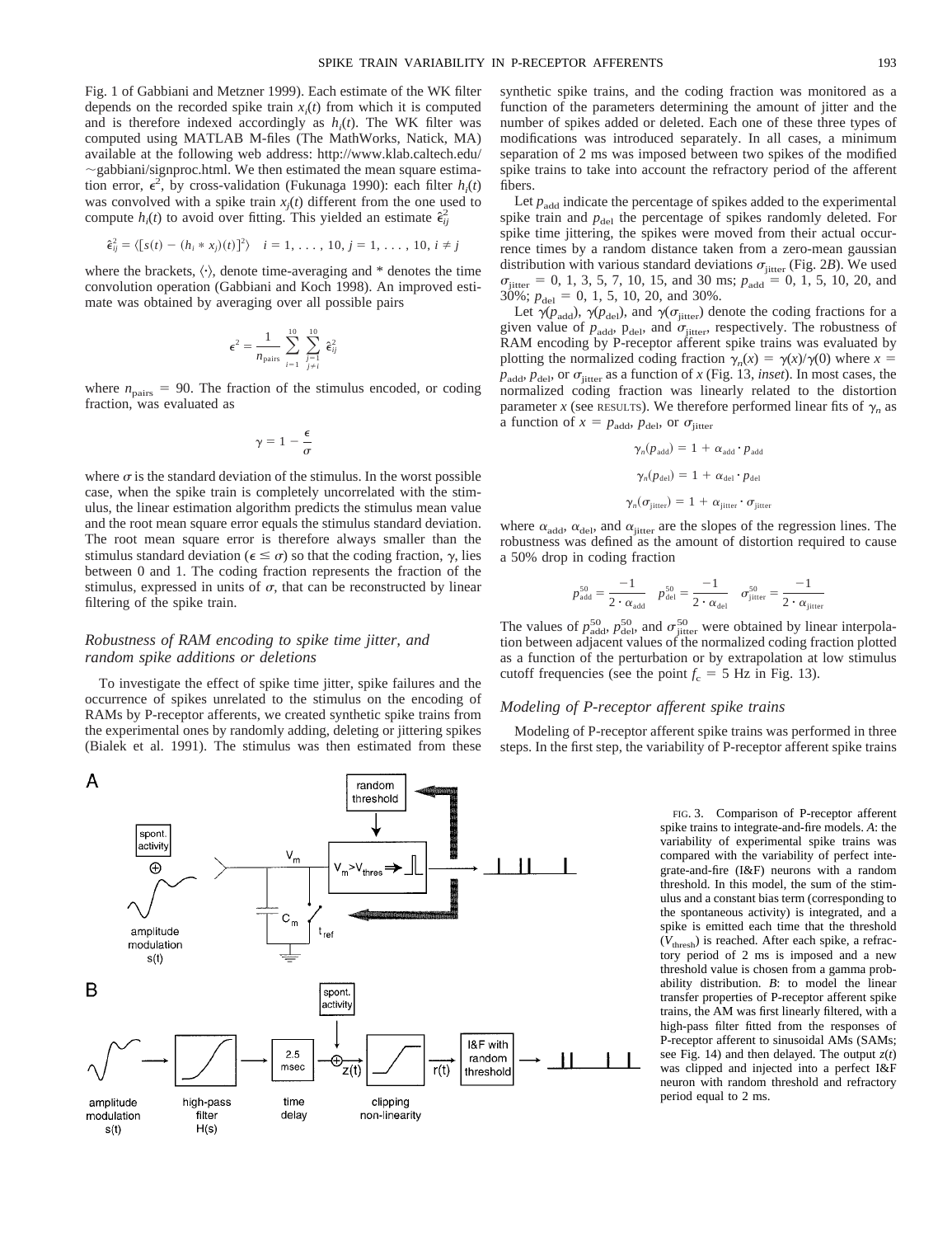during RAM stimulation was compared with that of standard nonleaky integrate-and-fire models with a random voltage threshold (Fig. 3*A*) (Gabbiani and Koch 1998; Reich et al. 1997). The properties of the model random threshold determine the variability of the resulting spike trains. The random threshold was taken from a gamma distribution with parameters  $n$  and  $V_{th}$ 

> $p_n(V) = c_n \frac{e^{-nV/V_{\text{th}}}V^{n-1}}{V^{n-1}}$  $V_{\text{th}}^{n-1}$

where

$$
c_n = \frac{n^n}{(n-1)!} \frac{1}{V_{\text{th}}}
$$

Larger values of *n* correspond to more reliable spike trains (see RESULTS and Fig. 7) (see also Gabbiani and Koch 1998, Fig. 9.3), and the mean voltage threshold  $V_{th}$  determines the mean firing rate of the model. An absolute refractory period of 2 ms was inserted after each spike occurrence. The order of the gamma distribution was varied between 1 (corresponding to an exponential distribution leading to Poisson distributed spike times), 3, 5, 10, and 100 (effectively implementing the limit  $n \to \infty$ , which corresponds to a perfect integrator). The mean voltage threshold value,  $V_{th}$ , was fixed so as to match the mean firing rate of the model to the one of each P-receptor afferent. Ten repetitions of the same RAM used to stimulate P-receptor afferents were fed to each model, and the distances between spike trains were computed as explained above.

In the second step, the linear transfer properties of P-receptor afferents were characterized using a model based on an earlier one proposed by Nelson et al. (1997) for P-receptor afferents of *Apteronotus leptorhynchus* (see Fig. 3*B*). An alternative biophysical model proposed by Kashimori et al. (1996) was not considered here, as our goal was to obtain the simplest possible description of P-receptor afferent spike trains taking into account their linear transfer function and the variability of their spike trains. The stimulus was passed through a first-order high-pass filter with transfer function *H*(*s*)

$$
H(s) = \frac{G_{a}s}{s + 1/\tau_{a}} + G_{c}
$$
 (7)

simulating the linear transfer properties of P-receptor afferents. In this equation,  $G_a$  and  $G_c$  are gain and offset terms, respectively,  $\tau_a$  is the time constant of the filter and  $s = i\omega = 2\pi i f$  is the complex circular frequency of the input signal. The parameters  $G_a$ ,  $G_c$ , and  $\tau_a$  were obtained by fitting the gain  $G(f) = |H(2\pi i f)|$  and the phase  $\phi(f) =$  $\tan^{-1}$ [Im*H*(2 $\pi$ *if*)/Re*H*(2 $\pi$ *if*)] of the model to experimentally measured gains and phases obtained from responses to SAMs. For each SAM stimulus, the mean instantaneous firing rate was computed over the full stimulus cycle and fitted to the function

$$
mfr(t) = G_{f_s} \sin(2\pi f_s t + \phi_{f_s}) + c \tag{8}
$$

(see RESULTS and Fig. 14). The fit parameters  $G_f$  and  $\phi_f$  are the experimental gain and phase at the frequencies  $f_s$  used in the SAMs protocols, respectively (see *Stimulation* above). The constant *c* represents an offset between stimulus and response.

In the third and last step, the variability characterized in the first step and the linear filtering properties obtained in the second step were combined to obtain a complete model reproducing both the variability of P-receptor afferents and their linear filtering properties. The highpass filtered signal was delayed by 2.5 ms (corresponding to the synaptic delay between tuberous receptors and afferent fibers), and a mean spontaneous activity was added (Nelson et al. 1997) (see Fig. 3*B*). The resulting signal, *z*(*t*), was then passed through a clipping nonlinearity, effectively half-wave rectifying it, and imposing a maximal firing rate of 1 spike per EOD cycle

$$
r(t) = \begin{cases} 0 & \text{if } z(t) < 0\\ z(t) & \text{if } 0 \le z(t) \le f_{\text{EOD}}\\ f_{\text{EOD}} & \text{if } z(t) \ge f_{\text{EOD}} \end{cases}
$$

The output, *r*(*t*) (see Fig. 3*B*), was fed as input to a perfect integrator with gamma-distributed threshold, as described above, to determine when a spike was fired. The order *n* of the gamma distribution for the threshold was selected to match the spike train variability in response to SAMs, as assessed by computing interspike interval distributions and distances between spike trains (see above and Gabbiani and Koch 1998). The responses to RAM stimuli, when available, were then compared with the model predictions (see RESULTS). In some cases the mean firing rate of the model was adjusted to take into account changes in the experimental firing rate during a recording session.

#### RESULTS

This study is based on recordings and analysis from 69 P-receptor afferent fibers obtained in 34 different animals.

## *Responses of P-receptor afferents to repeated presentations of identical RAMs*

To investigate the variability of P-receptor afferent spike trains and its relation to the encoding of electric field AMs, we recorded their responses to repeated presentations of identical RAMs of a sinusoidal electric field. The mean firing rates of afferent fibers were widely distributed, ranging from 25 spike/s to 374 spike/s (117  $\pm$  69 spike/s, mean  $\pm$  SD). The coefficient of variation of the interspike interval (ISI) distribution ( $CV =$ mean/SD) ranged from 0.16 to 1.7 (0.59  $\pm$  0.36, mean  $\pm$  SD). These values were similar to those observed in spontaneously active units (range: 0.12–1.12) (Wessel et al. 1996, Fig. 2*B2*), although several units analyzed here had higher CVs under RAM stimulation than those observed spontaneously.

Figure 4 illustrates the range of responses to repeated RAMs recorded under a variety of stimulus conditions and mean firing rates. In a few cases, the responses of P-receptor afferents were highly reproducible from trial to trial (see in particular Fig. 4*C* and, to a lesser extent, Fig. 4*D*) as has sometimes been observed in other preparations (Bair and Koch 1996; Berry and Meister 1998; Mainen and Sejnowski 1995). A clear locking of the responses to the stimulus was usually observed at high contrasts ( $\sigma > 200$  mV) and cutoff frequencies ( $f_c > 40$  Hz; see Fig. 4, *C* and *D*). Furthermore, the mean firing rate of the afferent fibers had to be low  $\ll 125$  spike/s; compare Fig. 4, *C* and *G*). Decreasing the cutoff frequency or the stimulus contrast tended to decrease the reproducibility of the spike occurrence times (Fig. 4, *A* and *B*). At high firing rates  $(>125$ spike/s), P-receptor afferent responses did not show clear trends of changes in reproducibility with stimulus parameters (Fig. 4, *E–H*). These preliminary observations suggested that the variability across trials of P-receptor afferent spike trains depended on stimulus parameters as well as on the mean firing rate of the units.

#### *Quantification of response variability*

The spike count variance over short time windows has often been considered as an indicator of spike train variability across repeated trials of the same stimulus (Berry et al. 1997; de Ruyter van Steveninck et al. 1997). As a first step in quantifying P-receptor afferent spike train variability, we therefore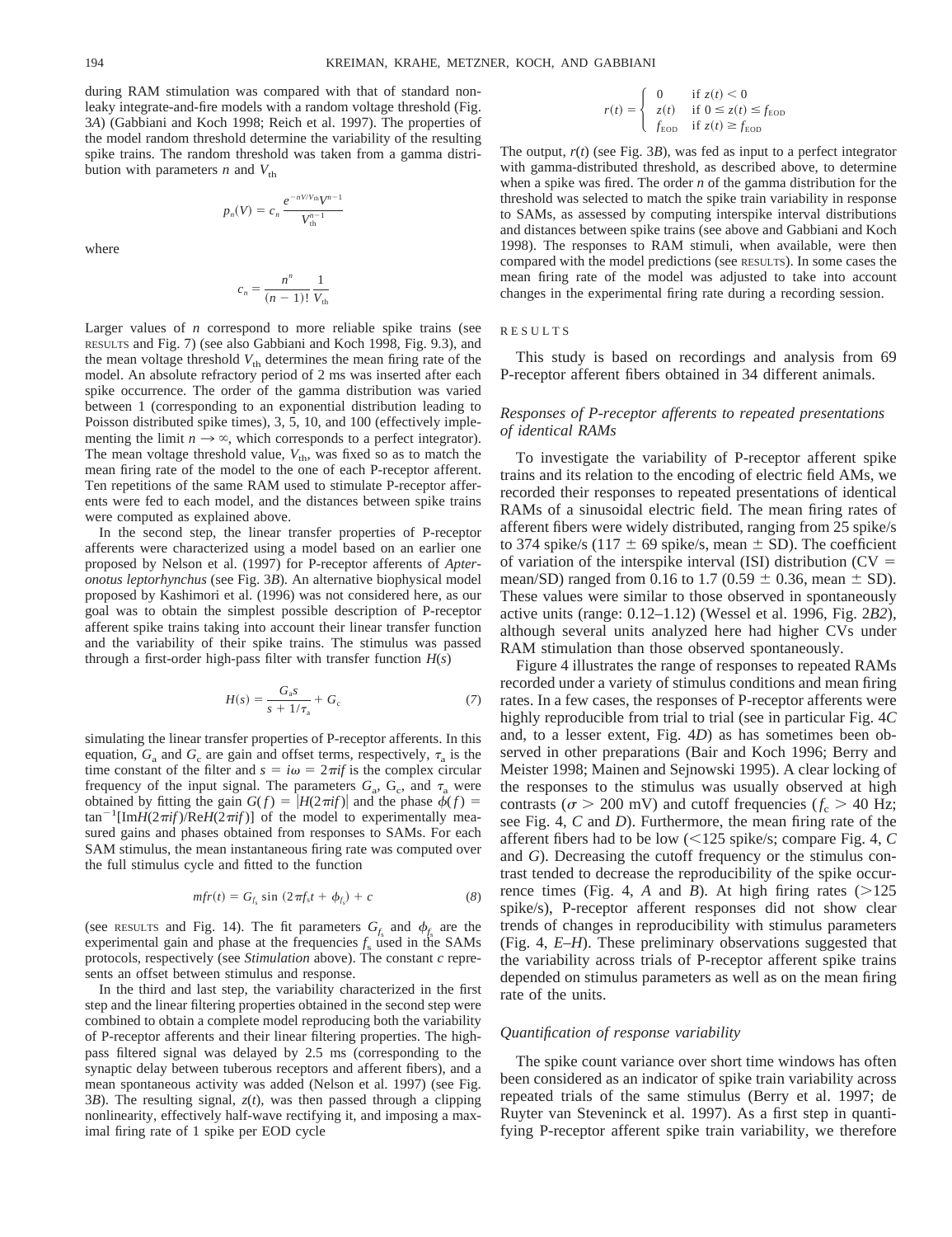100 ms



plotted the spike count variance versus mean spike count across trials in windows of various sizes (10, 50, and 100 ms) as illustrated in Fig. 5. At low firing rates (Fig. 5, *top row*) the observed mean spike count in a given window was typically



FIG. 4. P-receptor afferent responses to RAMs exhibit a broad range of variability. A portion of the stimulus presented to each P-receptor afferent is shown on *top*. Each raster of spikes (9 per panel, 500 ms long) illustrates the response of the same P-receptor afferent to a single presentation of the stimulus. The *left column* (*A, C, E,* and *G*) illustrates responses for fixed stimulus contrast ( $\sigma = 250$  mV) of a neuron with low mean firing rate (*A* and *C*: mfr =  $65 \pm 2$  spikes/s) and a different neuron with high firing rate (*E* and *G*: mfr =  $137 \pm 1$  spikes/s) to stimuli with low and high cutoff frequencies (*A* and  $\vec{E}$ :  $f_c$  = 5 Hz; *C* and *G*:  $f_c = 60$  Hz). The *right column* (*B*, *D*, *F*, and *H*) illustrates the responses for a fixed cutoff frequency ( $f_c = 60$ Hz) of a neuron with low firing rate (*B* and *D*: mfr =  $62 \pm 1$ spikes/s) and a different neuron with high firing rate (*F* and *H*:  $mfr = 151 \pm 1$  spikes/s) to stimuli with low and high contrasts (*B* and *F*:  $\sigma = 100$  mV; *D* and *H*:  $\sigma = 275$  mV).

low  $(<10$  spikes per window), and the variance across trials as a function of the mean had a scalloped appearance, reproducing almost perfectly a series of parabolas stacked onto each other along the vertical axis. Similar observations have been

> FIG. 5. Scalloping of the variance vs. mean spike count relation is not a predictor of spike timing variability. Plots of spike count variance vs. mean spike count in windows *T* of 10, 50, and 100 ms. *A–D* were obtained in a neuron firing at low rate (mfr =  $65 \pm 2$  spikes/s) for fixed contrast ( $\sigma = 250$  mV) and various cutoff frequencies  $f_c$  (as indicated on the *top* of each panel; *A* is the same experiment as in Fig. 4*A*). *E–H* were obtained in a different neuron with high firing rate (mfr  $=$  $151 \pm 1$  spikes/s) for the same contrast and cutoff frequency values. Note that the variance vs. mean spike count curves follow the theoretical minimum curves in *A–D* in spite of the fact that reliable spike timing was only observed at high  $f_c$ s (see Fig. 4, *A–D*). At higher firing rates (*E–H*), scalloping is still observed in some cases but is masked by a general increase in spike count variability. The 3 clusters evident in *G* and *H,* and to a lesser extent in  $\overline{F}$ , correspond to the 3 window sizes (if  $T$ varies continuously between 10 and 100 ms, no clusters are observed). In all panels, mean equal to variance is indicated by a straight dashed line.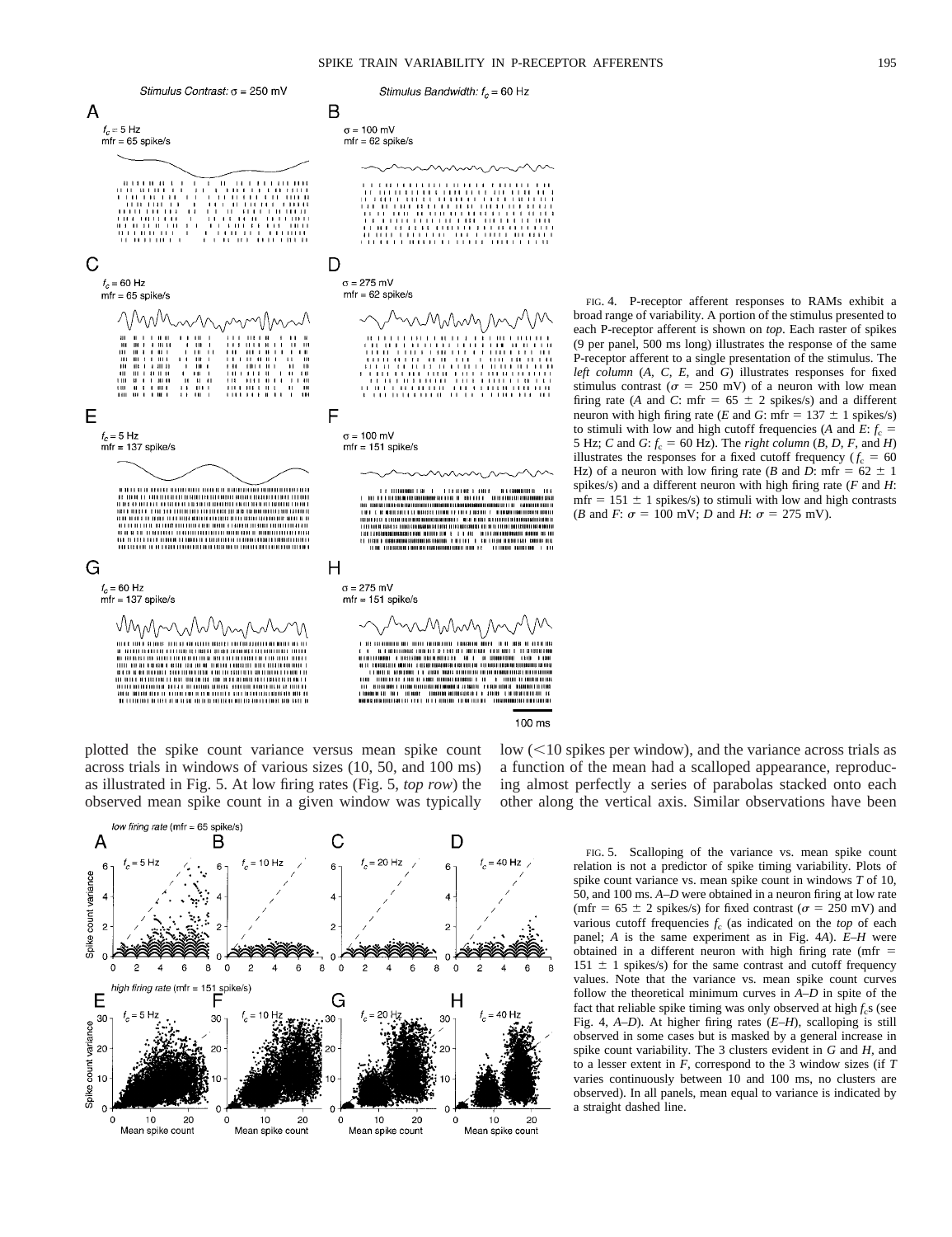made in other preparations [in ganglion cells of the salamander retina (Berry and Meister 1998); in a wide-field visual tangential neuron of the fly lobula plate (de Ruyter van Steveninck et al. 1997)]. The lowest series of parabolas corresponded to the minimal possible variance that is achieved when the spike count is either equal to *n* or  $n + 1$  (where *n* is an integer) in a given window (see METHODS). Higher parabolas corresponded successively to all spike counts equal to *n* or  $n + 1$ , except for one equal to  $n - 1$  (or  $n + 2$ ), etc... per window. This result indicated that the number of spikes per window was reliable (either *n*,  $n + 1$ , or  $n - 1$ ) and well below that expected for a Poisson process (mean equals variance; dashed line in Fig. 5). However, since the scalloping was observed independently of the stimulus cutoff frequency, it did not correlate with the reliability of spike occurrence times, as observed in spike rasters (see Fig. 4, *A–D*). At higher firing rates, the mean spike count reached up to 25 spikes or more per window (Fig. 5, *bottom row*), and the variance increased considerably, ranging from the theoretical minimum up to the mean equals variance line. On average, the variance was still below that of a Poisson process.

Thus according to the experimental results plotted in Fig. 5, scalloping did not appear to be directly related to the precision of spike timing across trials. To confirm this point, we artificially modified the spike trains obtained in response to repeated presentations of identical RAMs to alter the precision in spike timing without changing the statistical properties of the spike trains. We took the 10 rasters of units exhibiting scalloping of the spike count variance versus mean spike count relation and firing with varying degrees of reliability in response to RAMs (such as the rasters for the unit illustrated in Figs. 4, *A* and *C,* and 5, *A*–*D*) and successively shifted the spikes with a fixed delay  $t_{\text{shift}}$ . In other words, if  $x_1(t), \ldots, x_{10}(t)$  represent the original spike trains, new spike trains were defined as  $\tilde{x}_1(t)$  =  $x_1(t)$ ,  $\tilde{x}_2(t) = x_2(t + t_{\text{shift}}), \dots, \tilde{x}_{10}(t) = x_{10}(t + 9 \cdot t_{\text{shift}})$ . The parameter  $t_{\text{shift}}$  took three values: 1, 5, and 10 ms. We then computed the variance versus mean relations exactly as in Fig. 5. In all cases (5 units, 14 conditions) and irrespective of whether the timing of spikes was reliable or not, the scalloping remained present, independently of the value of  $t_{\text{shift}}$ . In some cases the number of vertical rows of parabolas increased with  $t_{\text{shift}}$ . These points are illustrated in Fig. 6, *A* and *B*. Similar results were obtained in integrate-and-fire neuron models as illustrated in Fig. 6, *C* and *D*. Thus in the worst case,  $t_{\text{shift}} = 10$ ms, the timing of spikes drifted by 90 ms between the first spike train  $\tilde{x}_1(t)$  and the last spike train  $\tilde{x}_{10}(t)$  without affecting the scalloping in windows of 10, 50, and 100 ms. Since it was possible to largely eliminate any precision in the spike occurrence times from trial to trial without altering the scalloping of the spike count variance, this analysis confirmed that scalloping in these time windows was not related to the reliability of spike occurrence times.

Because the spike count variance as a function of mean spike count did not offer a reliable indication of spike train variability under our experimental conditions, we turned to a second measure based on the calculation of distances between spike trains obtained under repeated RAM stimulation. This measure,  $D_n(q)$ , depends on a parameter q (in units of 1/time), which determines the temporal precision at which the distance between two spike trains is computed (higher values of *q* correspond to higher temporal precisions, see METHODS). For

FIG. 6. Scalloping of the variance vs. mean spike count relation measured across trials is preserved even after large shifts in the timing of individual spike trains. *A*: the top 10 rasters represent the response of a P-receptor afferent (mfr =  $65 \pm 2$  spikes/s; same experiment as in Figs. 4*A* and 5*A*) to repeated presentations of a random electric field AM (RAM) stimulus ( $\sigma = 250$  mV,  $f_c = 10$  Hz). The corresponding spike count variance vs. mean spike count plot is scalloped as illustrated below. *B*: the spike trains were successively shifted by 10 ms as illustrated on *top* (see main text), and the variance vs. mean spike count relations was recomputed. Note that the scalloping remained present, although the variance increased as compared with *A*. *C* and *D*: same stimulation and analysis procedure as in *A* and *B* for an I&F neuron model with gamma order 10 (mfr 5 81 spikes/s; see main text and Fig. 7*A* for a more detailed description of the model).

two identical spike trains  $D_n(q) = 0$  independent of *q*. The maximum,  $D_n(q) = 1$ , is obtained for large *q*'s only if no spikes in the two spike trains occurred exactly at the same time. The value at which  $D_n(q) = 1/2$ , called  $\bar{q}_{1/2}$ , may be used to summarize spike train variability: if we set  $\bar{t}_{\text{jitter}} = 1/\bar{q}_{1/2}$ , then  $\bar{t}_{\text{litter}}$  measures the average time by which spikes have to be moved to transform one spike train into the second one, or equivalently, the average jitter in spike timing. By definition, this jitter also takes into account differences in spike numbers between the two spike trains (i.e., the need to create or delete spikes to transform one spike train into the other; see METHODS and Fig. 1).

We computed the average distance between all pairs of spike trains obtained in response to the same RAM stimulus for our sample of 69 P-receptor afferents. The spike train distances  $D_n(q)$  were compared with those obtained from a family of gamma neuron models indexed by a parameter *n* controlling spike train variability (see METHODS). A value of  $n = 1$ (gamma-1 neuron) corresponds to Poisson-distributed spike occurrence times in response to the stimulus while for large *n*  $(n > 100)$  the gamma model is identical to an integrate-and-fire neuron. Figure 7*A* illustrates in one example how the variability observed in P-receptor afferents compared with the model variability. The top 10 rasters labeled "P-unit" correspond to the response of a P-receptor afferent, while the next 10 rasters

 $\Omega$ 0 C D

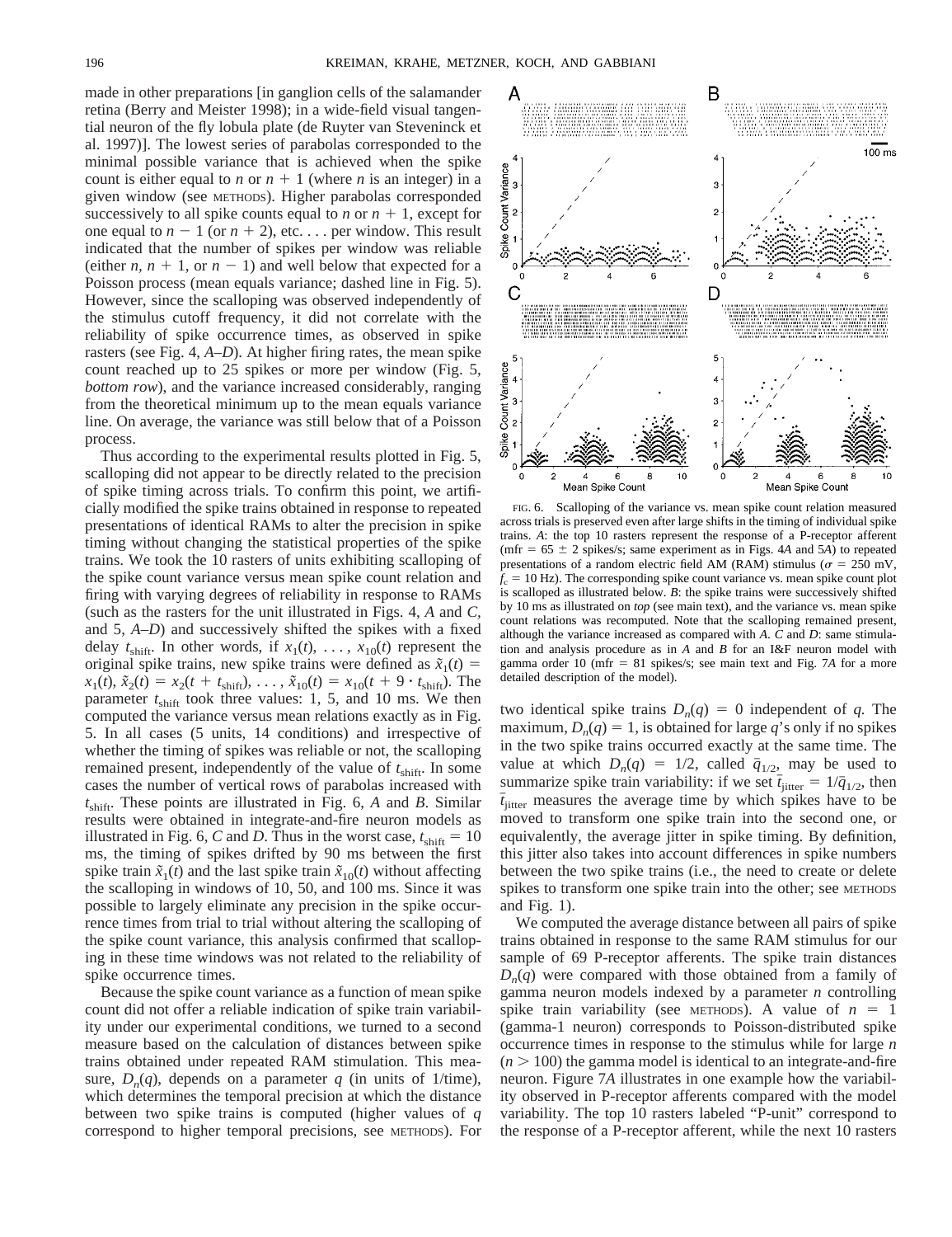

FIG. 7. Spike train distances of P-receptor afferents match those of gamma integrate-and-fire neurons with order *n* in the 3–10 range. *A*: the spike trains of a P-receptor afferent (top 10 rasters, labeled P-unit; same experiment as in Fig. 5*B*) recorded in response to a RAM stimulus [*s*(*t*), shown on *top*] are illustrated together with those elicited by the same stimulus in 2 I&F models with random threshold (labeled  $n = 1$  and 10; see Fig. 3*A*). The  $n = 1$  model corresponds to Poisson spike occurrence times and matches poorly the observed variability, while the  $n = 10$  model matches it quite well. *B*: plot of the mean distance  $D_n(q)$  between 2 spike trains in response to  $s(t)$  for the P-receptor afferent and I&F models shown in *A*. The close match between P-unit and  $n = 10$  I&F distances confirms quantitatively the visual observation in *A* (standard errors are too small to be visible,  $n_{\text{pairs}} = 90$ . *C*: plot of the difference in mean distances between  $n = 1$  and  $n = 10$  models (mean  $\pm$  SE,  $n_{\text{pairs}} = 90$ ) as a function of *q.*  $\Delta D_n(q) = D_n(q)_{\text{Poisson}} - D_n(q)_{\text{gamma order 10}}$ , where  $D_n(q)_{\text{Poisson}}$ corresponds to the filled circles in  $\ddot{B}$  and  $D_n(q)$  g<sub>amma order 10</sub> to the squares. Note that the largest difference in distances is observed in the range of *q* values between 0.05 and 0.25 ms<sup>-1</sup>. In *B* and *C* the value  $q = 20 \text{ ms}^{-1}$  was not plotted because it would lie off-scale (see main text).

were obtained by simulating a Poisson (gamma-1) model. The P-receptor afferent spike trains are considerably more regular than those of a Poisson neuron and match quite well those of the gamma-10 model illustrated at the *bottom* of Fig. 7*A*. Accordingly, the average distance between two spike trains of this P-receptor afferent followed closely those of the gamma-10 neuron (see Fig. 7*B*,  $\triangle$  and  $\Box$ ) and were always smaller than those of a Poisson model (Fig. 7*B*,  $\bullet$ ). The value  $D_n(0)$  in Fig. 7*B* yields the average difference in spike number between two spike trains normalized by the total spike count. The small distance value,  $D_n(0) = 0.02$ , indicates that the number of spikes was very reproducible from one trial to the next with an average variability of 2%. On the other hand,  $D_n(20)$  is the fraction of noncoincident spikes in two spike trains at 0.1-ms resolution. The value  $D_n(20) = 0.98$  in this experiment indicates that  $\leq$ 2% of spikes occurred at the same time ( $\pm$ 0.05 ms) and thus the spike trains were clearly not reproducible at a 0.1-ms resolution. The average temporal jitter in spike occurrence times,  $\bar{t}_{\text{jitter}}$ , was in this case equal to 2.9 ms (with 86% of spikes moved and 14% of spikes added or deleted), corresponding to 1.3 EOD cycles ( $f_{\text{EOD}}$  = 438 Hz). Furthermore, the largest deviation between  $D_n(q)$  in the gamma-10 model (or the P-receptor afferent) and the Poisson model was observed for *q* values lying in the interval  $(0.05-0.25 \text{ ms}^{-1})$ ; Fig. 7*C*). A value of  $q = 0.25$  ms<sup>-1</sup> was used to illustrate our results in subsequent figures.

Similar results were obtained in all 69 P-receptor afferents analyzed. The relative difference in spike count,  $D<sub>n</sub>(0)$ , ranged from 0.01 to 0.1 (0.03  $\pm$  0.04, mean  $\pm$  SD), while the fraction of noncoincident spikes,  $D_n(20)$ , ranged from 0.87 to 1.0  $(0.97 \pm 0.04)$ . The distribution of average temporal jitters is plotted in Fig. 8*A* for 69 P-receptor afferents. The range of values was between 0.6 and 23.2 ms (3.5  $\pm$  3.9) with 77  $\pm$  7% of spikes moved (range:  $62-87%$ ) and  $23 \pm 7%$  of spikes added or deleted (range: 13–38%). Figure 8*B* replots the average temporal jitter in units of the EOD cycle  $(1/f<sub>EOD</sub>)$  as measured for each fish prior to the experiment. The temporal jitter ranged from a fraction of the EOD cycle (0.29) up to several cycles (8.7; 1.4  $\pm$  1.5). The temporal jitter was dependent on the firing rate of the afferent fibers. High firing rate afferents (arbitrarily defined as those with mean firing rate above >125 spike/s) had a mean jitter,  $\bar{t}_{\text{jitter}}$ , of 1.7  $\pm$  0.3 ms (range:  $0.6-2.45$  ms) corresponding to  $0.8 \pm 0.3$  EOD cycles (range: 0.3–1.2). The mean jitter of low firing rate afferents ( $\leq$ 125 spike/s) was typically higher, 6.3  $\pm$  6.0 ms (range: 1.7–23.2 ms) corresponding to 2.4  $\pm$  2.3 EOD cycles (range:  $0.7-8.7$ ).

#### *Dependence of temporal jitter on stimulus cutoff frequency*

Next, we investigated the dependence of spike timing jitter on stimulus parameters and P-receptor afferent firing rates.



FIG. 8. Distribution of mean spike time jitter on 69 P-receptor afferents (corresponding to 508 different RAM stimulations). *A*: distribution of the average temporal jitter (bin size: 0.4 ms). For display purposes, the probability distribution is shown only up to 10 ms; 8.2% of the cumulative distribution was between 10 ms and the maximal value observed (23.2 ms). *B*: same distribution of  $\bar{t}_{\text{jitter}}$  in units of electric organ discharge (EOD) cycles (2 bins per EOD cycle). In each panel, the arrows indicate the means of the distributions.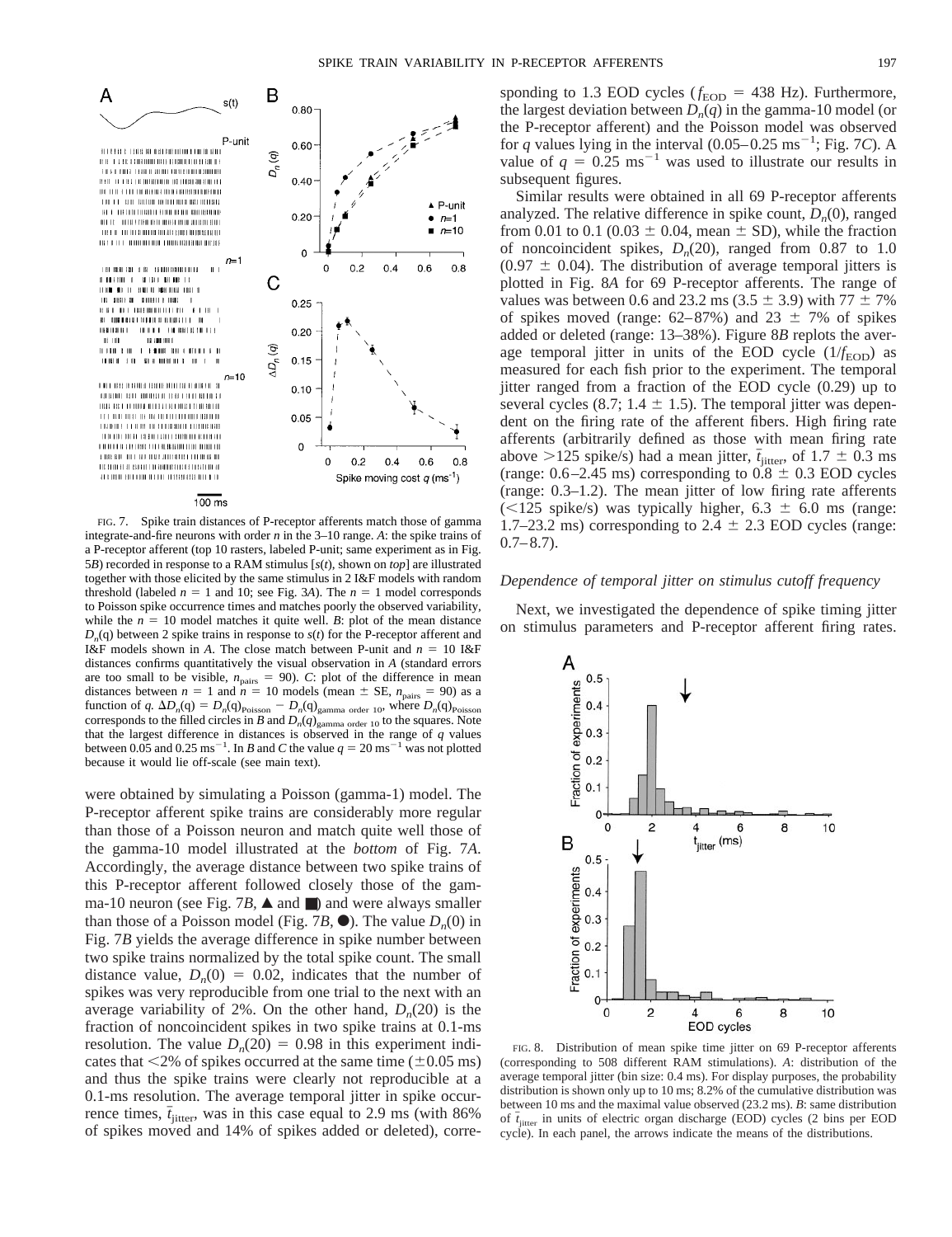

FIG. 9. The timing jitter decreases with stimulus cutoff frequency at low but not at high firing rates. *A*: plot of the mean jitter in spike occurrence times as a function of stimulus frequency for a neuron firing at low rate (mfr  $= 65$ ) spikes/s,  $\sigma$  = 250 mV,  $f_{\text{EOD}}$  = 438 Hz; percentage of spikes moved: 85  $\pm$  3%). *B*: the slope of timing jitter vs. cutoff frequency plots (see *A*) is negative at low firing rates but not at high firing rates. The 2 distributions are significantly different (Wilcoxon rank-sum test,  $P < 0.0001$ ).

Figure 9*A* illustrates the change in temporal jitter as a function of cutoff frequency for a low firing rate unit (mfr  $= 65$  spike/s). When the stimulus cutoff frequency was increased from 5 to 40 Hz, the timing jitter decreased 1.4-fold from 4.8 to 3.5 ms. This increase in spike timing precision was quantified by the slope of linear regression lines fitted to the data (see Fig. 9*A,* – – –). As illustrated in Fig. 9*B,* an increase in temporal precision was observed mainly for units firing at low rates. The *left panel* shows the distribution of slopes for units with a mean firing rate below 125 spike/s, and the *right panel* shows the distribution of slopes for units with mean firing rates above 125 spike/s. The slopes calculated for low firing rate units were negative on average ( $-0.052 \pm 0.066$  ms/Hz, mean  $\pm$  SD) and significantly different from 0 ( $P < 0.05$ , 2-tailed *t*-test) while they were not significantly different from zero at high firing rates (0.01  $\pm$  0.02 ms/Hz; *P* > 0.4). Correspondingly, correlation coefficients between  $f_c$  and  $\bar{t}_{\text{jitter}}$  were negative at low rates ( $-0.59 \pm 0.35$ ) but not at high firing rates (0.29  $\pm$  0.62).

Similar results were obtained for the distance measure  $D_n(q)$ over a broad range of the spike distance parameter *q,* as illustrated in Fig. 10. At fixed, intermediate values of *q,* the average distance decreased as a function of stimulus cutoff frequency for low-firing rate units (Fig. 10, *A–C*). At low temporal resolution [i.e., when  $q = 0$  ms<sup>21</sup> and  $D_n(q)$  measures differences in spike counts] the slopes and correlation coefficients of  $D_n(q)$  versus  $f_c$  regression lines were not significantly different from  $0 (P > 0.2$  at  $q = 0$  ms<sup>-1</sup>, 2-tailed *t*-test). That is, no trend in spike count variability versus stimulus bandwidth could be observed. The same result was true at very high temporal resolution ( $P > 0.2$  at  $q = 20$  ms<sup>-1</sup>). At intermediate temporal resolutions, units firing at high rates did not show slopes or regression coefficients significantly different from zero (*q* in the range of 0.05–0.75 ms<sup>-1</sup>;  $P > 0.05$ ) while low firing rate units yielded a significant decrease in variability with stimulus bandwidth  $(P \leq 0.01)$  over the same range of values). The strongest tendencies were observed for values of *q* between 0.25 and 0.5  $\text{ms}^{-1}$  (Fig. 10, *B* and *C*).

# *Variability and stimulus contrast*

The dependence of spike time jitter on stimulus contrast was very similar to the one found for stimulus cutoff frequency.



FIG. 10. Increase in timing precision with stimulus cutoff frequency at low but not at high firing rate is observed across a broad range of spike moving costs. *A*: mean distance between 2 spike trains as a function of cutoff frequency for a value of  $q = 0.25 \text{ ms}^{-1} (1/q = 4 \text{ ms})$  in a low firing rate neuron (mfr = 65 spike/s;  $\sigma = 250$  mV). This represents a particularly clear example. *B*: average slopes (mean  $\pm$  SE) of distance  $[D_n(q)]$  vs. cutoff frequency  $(f_c)$ relations (computed as in *A*) at low ( $\bullet$ , average of  $n = 21$  neurons) and high ( $\blacksquare$ , average over  $n = 12$  neurons) firing rates plotted as a function of *q. C*: average correlation coefficient (mean  $\pm$  SE) of distance vs. cutoff frequency as a function of *q* (computed as in *A*).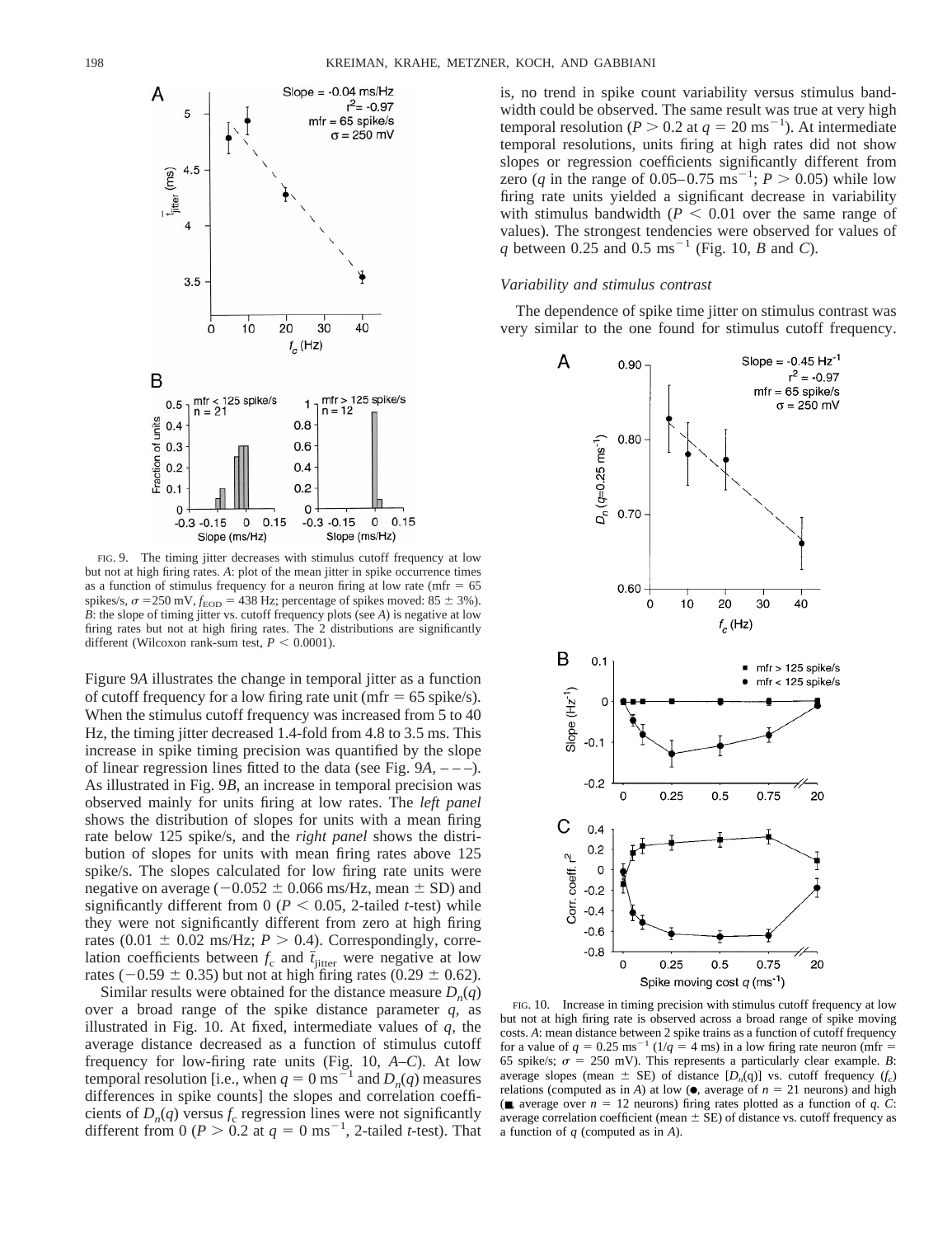

FIG. 11. The timing jitter decreases with increasing stimulus contrast at low but not at high firing rates. *A*: plot of the mean jitter as a function of stimulus contrast for a neuron at low firing rate (mfr =  $52$  spikes/s,  $f_c = 5$  Hz,  $f_{EOD} =$ 438 Hz; percentage of spikes moved:  $79 \pm 4\%$ ). *B*: the slope of the timing jitter vs. stimulus contrast relation (see *A*) is negative at low firing rates (*left,*  $-0.030 \pm 0.041$ ) but not at high firing rates (*right*, 0). The 2 distributions are significantly different (Wilcoxon rank-sum test,  $P < 0.001$ ).

Figure 11*A* illustrates an example of a low firing rate Preceptor afferent for which spike timing jitter decreased twofold as the stimulus contrast was changed from 10 to 30%. The effect of stimulus contrast on spike timing jitter is summarized in Fig. 11*B,* which reports the slopes of linear regression lines for  $t_{\text{jitter}}$  versus  $\sigma$  in P-units firing at low and high rates (*left* and *right panels,* respectively). Increasing stimulus contrast was generally less effective than increasing cutoff frequency at reducing spike time jitter as may be seen from the larger fraction of units with slopes close to zero, even at low firing rates.

Figure 12 reports the same results directly in terms of spike train distances at all values of *q* used. At low firing rates and for intermediate values of the temporal resolution parameter, the average distance between two spike trains decreased as a function of stimulus contrast (Fig. 12*A*). Accordingly, the slopes of linear regression lines and their correlation coefficients were significantly different from zero for low firing rate units ( $P < 0.01$ , 2-tailed *t*-test) but not for high firing rate units ( $P > 0.05$ ) at those values of *q* (Fig. 12, *B* and *C*). At very low or very high temporal resolution  $(q = 0 \text{ or } 20 \text{ ms}^{-1})$  changes with stimulus contrast were not statistically significant ( $P > 0.05$ ).

In summary, the study of spike train distances demonstrated that the timing precision of P-receptor afferents increased with stimulus cutoff frequency and, to a lesser extent, with stimulus contrast. Low firing rate units appear to be less variable than high firing rate units.

#### *Robustness of stimulus encoding*

To assess the impact of alterations in spike timing on the accuracy of RAMs encoding, we modified experimental spike trains by randomly adding, deleting, or moving spikes. The stimuli were then estimated from the modified spike trains (see Fig. 2*B* and METHODS), and the change in coding fraction was monitored. The *inset* of Fig. 13 reports in one example the fraction of the stimulus encoded as a function of spike time jitter, normalized by its baseline value, the coding fraction of the original spike train. In most cases the addition and the deletion of spikes or the addition of spike time jitter resulted in a linear decrease of the normalized coding fraction as the



FIG. 12. Increase in timing precision as a function of stimulus contrast is observed at low but not at high firing rates across a broad range of spike moving costs. *A*: mean distance between 2 spike trains as a function of stimulus contrast for a value of  $q = 0.25 \text{ ms}^{-1}$  in a low firing rate neuron (mfr = 52) spikes/s,  $f_c = 5$  Hz,  $f_{\rm EOD} = 438$  Hz). This represents a particularly clear example. *B*: average slopes (mean  $\pm$  SE) of distance  $[D_n(q)]$  vs. stimulus contrast ( $\sigma$ ) relations (computed as in *A*) at low ( $\bullet$ , average over  $n = 23$ neurons) and high ( $\blacksquare$ , average over  $n = 8$  neurons) firing rates as a function of *q. C*: average correlation coefficient (mean  $\pm$  SE) of distance vs. cutoff frequency as a function of *q* (computed as in *A*).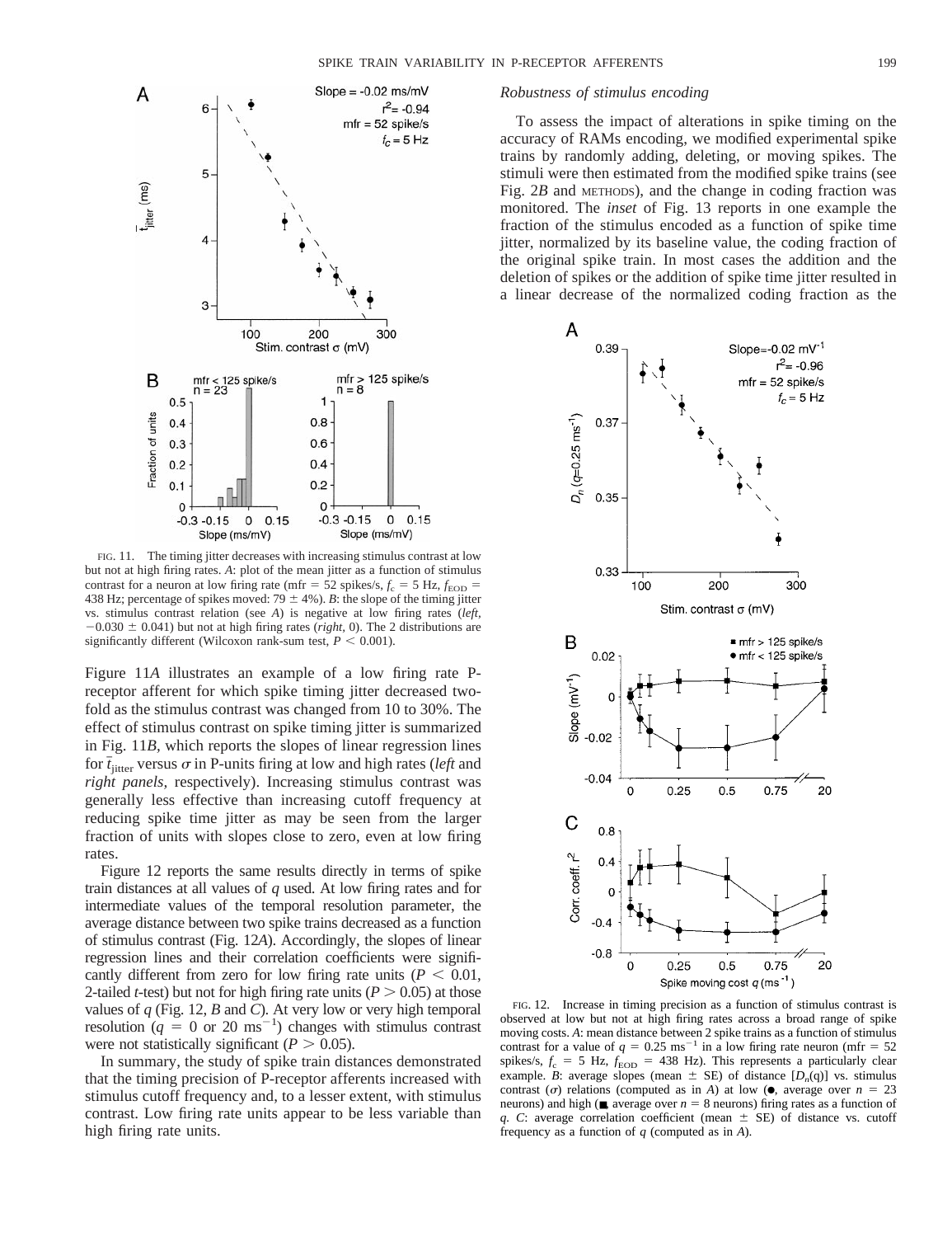

FIG. 13. Robustness of RAM encoding decreases with stimulus bandwidth. Plot of the timing jitter (mean  $\pm$  SE) causing a 50% reduction in the coding fraction as a function of stimulus bandwidth. Averages were computed on  $n =$ 58, 38, 21, 22, 38, and 9 stimulus conditions from low to high  $f_c$ , respectively (the large error at  $f_c = 5$  Hz is due to extrapolation from shallow slopes, see METHODS and *inset* for the computation of  $\sigma_{\text{jitter}}^{50}$ .

perturbation parameter was increased. Correlation coefficients ranged from 0.80 to 0.97 for 96% of the data. In those cases, the robustness of encoding was characterized by the perturbation value required to cause a 50% drop in coding fraction (see Fig. 13, *inset* for the definition of  $\sigma_{\text{jitter}}^{50}$ ). P-receptor afferent spike trains were in general quite robust to such perturbations. As illustrated in Fig. 13, at low cutoff frequencies, spike time jittering as high as 125 ms was required to cause a 50% drop in  $\gamma$ . The robustness to spike time jitter decreased as the stimulus cutoff frequency increased, reaching a value of 6 ms for fast changing stimuli ( $f_c = 88$  Hz). The robustness to spike additions or deletions did not show a dependency on stimulus bandwidth for  $f_c > 5$  Hz (see Table 1). For those stimuli, a drop of 50% in the coding fraction was obtained after 36% random spike deletions and 41% additions. Robustness was not significantly dependent on stimulus contrast (data not shown).

# *Modeling of P-receptor afferent variability and linear transfer properties*

The results reported above were summarized by building a model of P-receptor afferent spike trains able to account for the encoding of RAMs and the spike train variability observed experimentally across trials (see Fig. 3 and METHODS). We used an approach similar to the one adopted by Nelson et al. (1997) in modeling P-receptor afferents of *Apteronotus leptorhynchus.* The transfer functions of P-receptor afferents have been described as high pass in the species of weakly electric fish investigated so far (Bastian 1981; Nelson et al. 1997). We confirmed this and characterized quantitatively the transfer function in *Eigenmannia* by recording responses to SAMs. Gains and phases were extracted from linear fits to sinusoids (Fig. 14A and *Eq. 8* in METHODS) at various frequencies  $f_s$ . The experimental gains and phases were then fitted by maximum likelihood to a first-order high-pass filter (Fig. 14*B* and *Eq. 7*). The resulting fits had  $\chi^2$ -values divided by the number of degrees of freedoms  $(\chi^2/DOF)$  (Press et al. 1992, chapt. 15) for the fits between 0.7 and 8.0 (for 15 afferent fibers), except for two outliers  $(\chi^2/DOF = 22.8$  and 24.2, respectively). The mean values of the filter parameters were  $G_a = 120 \pm 82$ spikes/s (range: 16–300 spikes/s),  $G_c = 40 \pm 26$  spikes/s (range: 7–99 spikes/s), and  $\tau_a = 4 \pm 5$  ms (range: 0.2–17.5 ms). In contrast to the results of Nelson et al. (1997) in *Apteronotus,* fitting the data with a second-order filter improved only slightly the  $\chi^2/DOF$ -values of the fits (range:  $0.4-6.2$ ). Since the additional parameters were not well constrained, this approach was not pursued further. The static nonlinearity illustrated in Fig. 3*B* was needed in the model to prevent *z*(*t*) from becoming negative, leading to firing rates lower than those observed experimentally. The variability of P-receptor afferent spike trains was estimated from repeated presentations of SAM stimuli and was in the same range as the one observed for RAMs.

The ability of the model to predict responses to RAMs was tested in 10 P-receptor afferents by computing coding fractions and spike train distances as a function of stimulus contrast and cutoff frequency. Figure 15 illustrates two examples for a P-receptor afferent firing at low rate (*A–D*) and a second P-receptor afferent at high firing rate (*E–H*). The model successfully reproduced both the dependence of coding fraction and spike train distances observed experimentally on  $f_c$  and  $\sigma$ .

## DISCUSSION

We characterized the variability of P-receptor afferent responses to RAMs under a variety of stimulus conditions using a new measure of distance between spike trains. Our results provide insight into the relationship between the variance in the number of spikes and the mean spike count as a measure of variability across repeated trials. They also shed light on the impact of variability on the processing of electric field AMs by the electrosensory system in weakly electric fish.

TABLE 1. *Robustness to spike time jittering, and random spike additions or deletions*

|                                               | $f_c$ (Hz)  |            |            |            |            |             |
|-----------------------------------------------|-------------|------------|------------|------------|------------|-------------|
|                                               |             | 10         | 20         | 40         | 60         | 88          |
| $\boldsymbol{n}$                              | 58          | 38         | 29         | 21         | 38         | $36 \pm 8$  |
| $p_\mathrm{add}^{\mathrm{50}},\, \mathrm{\%}$ | $72 \pm 7$  | $33 \pm 3$ | $37 \pm 5$ | $37 \pm 5$ | $37 \pm 4$ |             |
| $p_{\rm del}^{50}$ , %                        | $91 \pm 10$ | $42 \pm 3$ | $39 \pm 5$ | $42 \pm 5$ | $40 \pm 5$ | $40 \pm 9$  |
| $\sigma_{\text{jitter}}^{50}$ , ms            | $123 \pm 9$ | $23 \pm 2$ | $16 \pm 1$ | $12 \pm 1$ | $11 \pm 1$ | $6 \pm 0.5$ |

Values are means  $\pm$  SE; *n* is number of experiments pooled. Robustness is reported as the amount of noise required for the coding fraction to drop by 50% of its original value ( $p_{\text{add}}^{50}$ ,  $p_{\text{del}}^{50}$ , and  $\sigma_{\text{jitter}}^{50}$ ). These values were obtained from a linear interpolation or extrapolation of the normalized coding fraction as a function of the noise level (see METHODS and *inset* of Fig. 13). Values across different stimulus contrasts were averaged in this table.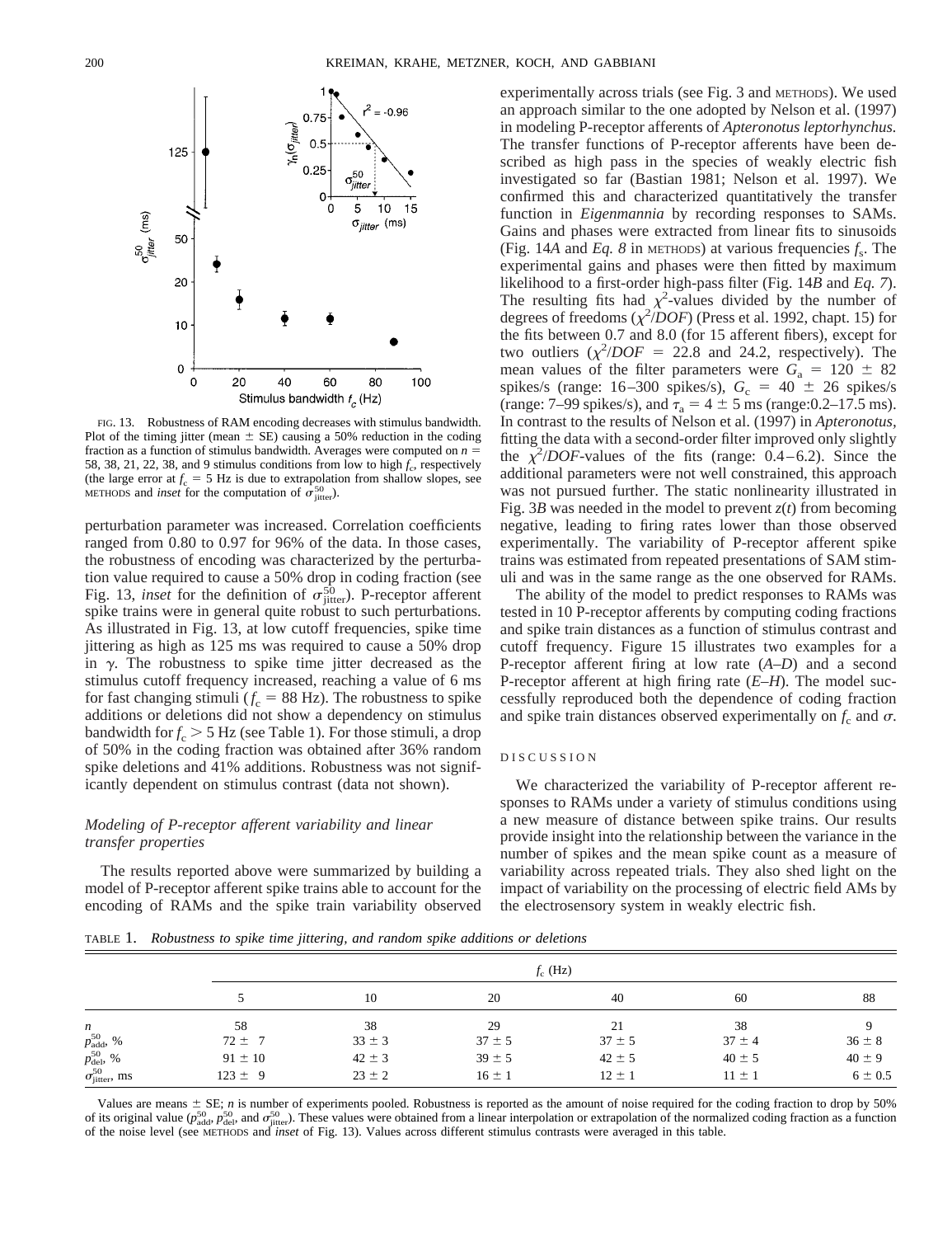

FIG. 14. Fit of linear transfer function properties of a P-receptor afferent by a 1st-order high-pass filter. *A*: plot of the mean instantaneous firing rate as a function of the normalized period fraction  $p_n$  ( $p_n = t f_s/2\pi$ , bin size: 1/20 of the period cycle) for 3 different sinusoidal AMs  $(f_s = 1, 20, \text{ and } 100 \text{ Hz}$ , respectively). The solid line represents the fit with *Eq. 8* (see METHODS;  $r^2$  is the correlation coefficient between the data and fit). *B*: fits of the mean gain and phase  $(\pm SD)$  obtained from *A* (see *Eq. 7*) with a 1st-order high-pass filter (same neuron as in *A*; fit parameters:  $G_a = 147 \pm 9$  spikes/s,  $G_c = 20 \pm 2$  spikes/s,  $\tau_a = 1.2 \pm 0.8$  ms,  $\chi^2$ /degress of freedom = 3.2).

*Quantification of spike train variability*

Spike train variability has often been quantified by computing the spike count variance as a function of the mean spike count in fixed windows of length *T* (for a review, see Teich et al. 1996). The benchmark stochastic process to which these values are compared is the Poisson process for which the generation of independent spikes yields a variance equal to the mean. The spike count variance provides an appropriate measure of neural noise in tasks where the mean spike count (averaged over *T*) is used to assess a neuron's ability to discriminate between two alternatives (for reviews, see Gabbiani and Koch 1998; Parker and Newsome 1998). For long time intervals  $(T \geq 1$  s) variances larger than mean spike counts are often observed, indicative of positive long-term correlations in the spike trains (Teich et al. 1996). Such time windows are, however, inadequate to assess the ability of neurons to convey information about time-varying stimuli by rapid changes in instantaneous firing rate.

Recently, the spike count variance has also been used as a measure of variability at short time scales ( $T \leq 300$  ms) (Berry et al. 1997; de Ruyter van Steveninck et al. 1997; Warzecha and Egelhaaf 1999). In our data, minimal nonzero values for

high firing rate (mfr = 155 spike/s) low firing rate (mfr = 33 spike/s) A C E G P-unit<br>Model  $0.6$  $0.6$  $0.8$  $0.9$ Coding fraction  $0.7$  $0.8$  $0.4$  $0.4$  $_{0.6}$  $0.7$  $0.5$  $0.2$  $0.2$  $0.6$  $0.4$ 10 20 30 40 200 300 10 20 30 40 100 200 300 100 B D F H  $0.4$ 0.75 0.85  $0.3$  $(\sigma=0.25 \text{ ms}^{-1})$ <br>  $\sigma = 0.7$  $0.8$  $0.35$  $0.25$ 0.75  $0.7$ c,  $0.3$  $0.2\,$  $0.6$ 0.65 10 20 30 40 300 100 200 300 10 20 30 40 100 200  $\sigma$  (mV)  $t_c\,(\mbox{Hz})$  $f_c$  (Hz) σ (mV)

the spike count variance were observed in windows smaller than 100 ms, as has been reported in these studies. However, they were not correlated with the reliability of spike occurrence times assessed from raster plots (such as stimulus-dependent phase locking to the sinusoidal carrier signal) or with objective measures of the information encoded in the time-varying firing rate like the coding fraction (Figs. 4–6). Therefore reliable spike timing is not a necessary prerequisite for minimum nonzero variance curves: they may be observed independently of whether spike timing is reproducible at the millisecond level from trial to trial or not. Such curves should therefore be interpreted with caution (see also Barberini et al. 2000; Warzecha and Egelhaaf 1999, footnote 21). One effect leading to variances smaller than the mean over short time windows is the presence of a refractory period that introduces negative correlations between spike occurrence times. The addition of a refractory period to a Poisson stochastic process has recently been shown to be sufficient to account for the variability observed in retinal ganglion cells under dynamic stimulation (Berry and Meister 1998). Similar observations were made in other preparations (for a review, see Johnson 1996). Figure 7*B* shows that a simple Poisson process with a 2-ms refractory

> FIG. 15. Comparison of spike train distances and stimulus encoding properties of P-receptor afferents and model. *A* and *E*: coding fraction (mean  $\pm$  SE) as a function of stimulus cutoff frequency for 2 different neurons with low and high firing rates, respectively ( $\bullet$ ) and models ( $\blacksquare$ ;  $\sigma = 250$  mV). *C* and *G*: coding fraction as a function of stimulus contrast for the same 2 neurons  $(f_c = 5 \text{ Hz})$ . *B* and *F*: average spike train distances for the same stimuli as in *A* and *E,* respectively. *D* and *H*: average spike train distances for the same stimuli as in *C* and *G,* respectively. Model parameters were set as follows. *A–D*:  $G_a = 17$  spikes/s,  $G_c = 7$  spikes/s,  $\tau_a = 6$  ms,  $f_{EOD} =$ 375 Hz,  $r_{base} = 5$  spike/s,  $n = 3$ ,  $V_{th} = 80$  mV. *E–H*:  $G_a =$ 165 Hz,  $G_c = 34$  Hz,  $\tau_a = 2$  ms,  $f_{\text{EOD}} = 575$  Hz,  $r_{\text{base}} = 65$ spikes/s,  $n = 3$ ,  $V_{\text{th}} = 130$  mV.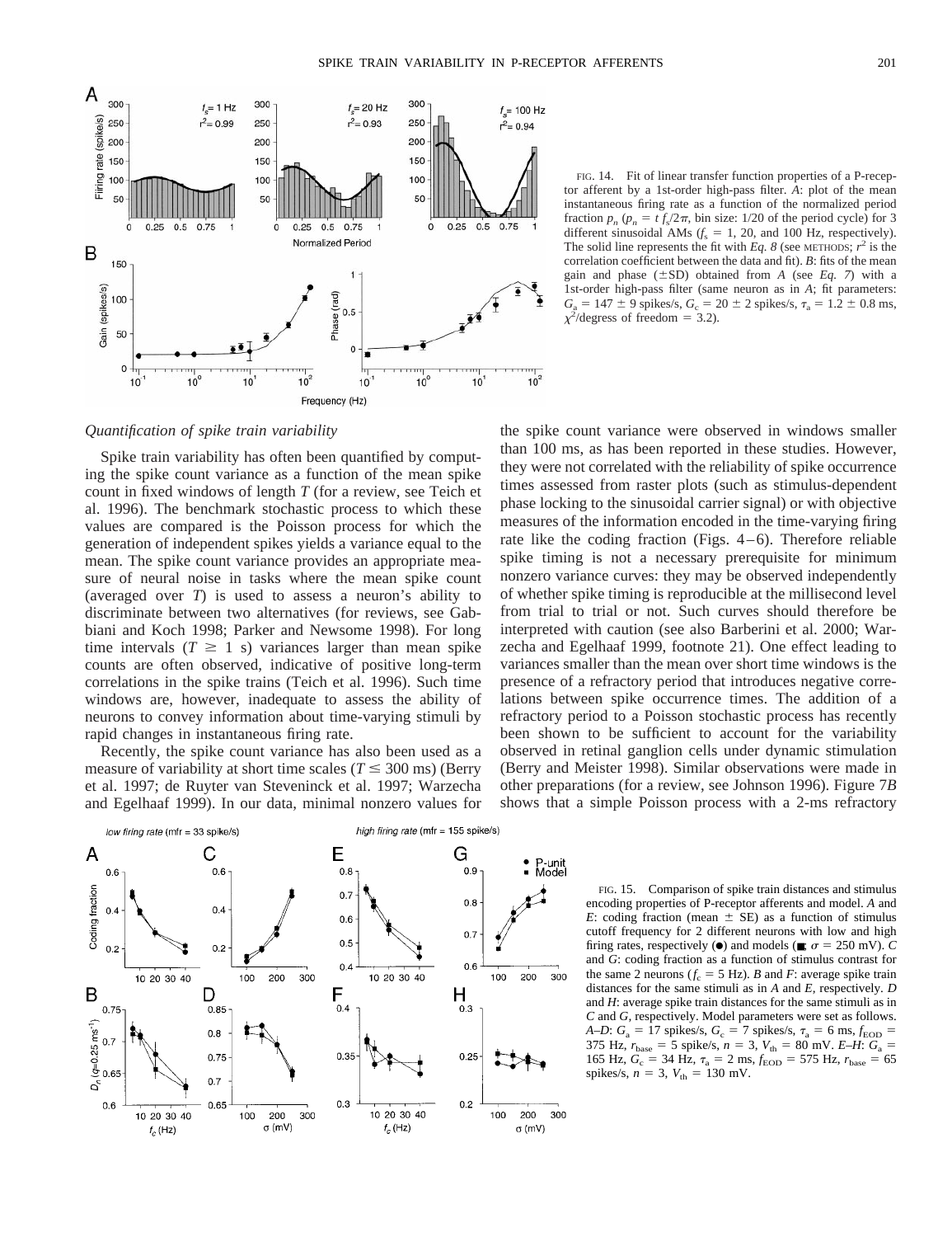period driven by the stimulus did not reproduce the spike train variability of P-receptor afferents. A comparison of variance versus mean spike count with theoretical results (Vannucci and Teich 1981) suggests that the regularizing effect of the refractory period is not sufficient to account entirely for the low variability observed in our data. In addition to the refractory period, the generation of spikes in P-receptor afferents appears to be governed by biophysical mechanisms that exhibit intermediate levels of variability lying between those of Poisson and perfect integrate-and-fire models and corresponding to the factors  $n = 3{\text -}10$  of our gamma models.

Because of their mathematical definition and properties, the distances  $D_n(q)$  and the average timing jitter  $\bar{t}_{\text{inter}}$  are well suited to characterize the reproducibility of spike occurrence times from one trial to the next. These measures are equally effective with deterministic or random stimuli and are applicable in cases, such as here, where simpler measures like the timing precision or reliability cannot be used (see Fig. 4) (Bair and Koch 1996; Berry et al. 1997). By definition, the average jitter  $\bar{t}_{\text{iitter}}$  is a measure that automatically incorporates possible differences in spike number between two spike trains. For example, since on average 23% of the spikes had to be added or deleted to transform one spike train to a second one in our data set (see RESULTS, *Quantification of response variability,* last paragraph), the average time interval by which the remaining spikes were moved was actually smaller by 15% than that reported in Fig. 8. This may be seen from *Eqs.* 3 and 4: if  $n_{\alpha}$ and/or  $n<sub>\beta</sub>$  are different from zero, the parenthesis on the right hand side of *Eq. 4* will be smaller than one (0.85 in the present case), implying that  $\bar{t}_{jitter} = 1/\bar{q}_{1/2}$  is larger than the average time interval given by the left hand side of *Eq. 4.* The additional 15% increase in  $\bar{t}_{\text{iitter}}$  converts the added or deleted spikes into an effective time jitter equivalent.

Our use of spike train distances is different from the one originally introduced by Victor and Purpura (1996, 1997). These authors employed spike train distances to assess the information conveyed by stimulus-dependent clustering of spike trains from neurons of the monkey visual cortex. In the present study, spike distances were used only to assess the variability across identical trials; the performance at conveying stimulus-dependent information was monitored with a second, independent measure, the coding fraction.

#### *Variability under various stimulus conditions*

The results illustrated in Figs.  $9-12$  show that the timing precision of P-receptor afferent spikes increases with the cutoff frequency of the stimulus and, to a lesser extent, with the contrast of the RAMs. These results are consistent with observations made in other preparations reporting that fast transients are likely to increase the precision of spike occurrence times (Berry et al. 1997; Mechler et al. 1998; Warzecha et al. 1998). Similarly, our findings that spike trains can be more reproducible at low than at high firing rates (see Fig. 4) is consistent with earlier observations (Berry et al. 1997; de Ruyter van Steveninck et al. 1997; Warzecha and Egelhaaf 1999). In contrast, no significant differences in reliability were observed for RAM or SAM stimuli. Under the assumption that the RAMs employed here are closer to natural stimuli than SAMs (de Ruyter van

Steveninck et al. 1997), our results do not support the idea that spike timing is more reliable under natural stimulation (Warzecha and Egelhaaf 1999). Behavioral experiments show that *Eigenmannia* is able to perform remarkably precise jamming avoidance behaviors under artificial stimulation (for a review, see Kawasaki 1997). Accordingly, the reliability of spike timing recorded in the time-coding pathway is very precise under such conditions. In contrast to the amplitude-coding pathway, high reliability in the time-coding pathway is necessary for the jamming avoidance response.

## *Variability and robustness of encoding*

Our results show that the average jitter in the timing of P-receptor afferent spikes  $\bar{t}_{\text{inter}}$ , is in most cases below 4 ms. On the other hand, the robustness of encoding to spike time jitter yields values of  $\sigma_{\text{jitter}}^{50}$  well above 4 ms for most of the behaviorally relevant range of stimulus cutoff frequencies (see Table 1). Even at high stimulus cutoff frequencies (e.g.,  $f_c = 60$ Hz), a jitter of 4 ms leads to a relative decrease in coding fraction of at most 18% (see Table 1;  $\sigma_{\text{jitter}}^{50} = 11 \text{ ms implies}$ that  $\gamma_n$  (4 ms) = 0.82). A similar observation is valid for spike additions and deletions. Therefore the jitter observed in Preceptor afferents is in a temporal range that does not significantly affect the information transmitted by single spike trains for most units and stimulus conditions. On the other hand, a small amount of spike time jitter is beneficial to improve the stimulus estimate obtained from several independent spike trains by averaging. We verified this by computing estimates of the stimulus from  $n = 2{\text -}10$  spike trains (recorded successively from one neuron) simultaneously (Kreiman et al. 1998). The coding fraction increased when additional spike trains were included and started to saturate for  $n = 6-7$  spike trains. Thus our results suggest that the spike timing jitter of P-receptor afferents lies in a range for which the information transmitted by single units (when assessed by linear estimation) is not degraded (for the range of behaviorally relevant stimulus cutoff frequencies considered here) but which still allows for improvement by averaging over a small number of afferents. Additional experiments recording simultaneously from several P-receptor afferents under repeated presentations of the same RAMs are needed to confirm this result.

## *Variability and the processing of AM in the electrosensory lateral line lobe (ELL)*

At the next stage of the amplitude coding pathway, the information carried by P-receptor afferent spike trains is processed by pyramidal cells of the ELL. These neurons represent the output elements of the amplitude pathway and project to various higher order brain structures specialized in the processing of electrosensory information. There are two types of pyramidal cells, E- and I-type, which receive direct excitatory input and indirect input via inhibitory interneurons, respectively. At least two transformations have been identified in the representation of AMs between the afferent input and the pyramidal cell output to the ELL: *1*) the detection threshold of pyramidal cells for AMs appears considerably lower than the one of P-receptor afferents (Bastian 1981) and *2*) E- and I-type pyramidal cells appear less sensitive to the detailed time course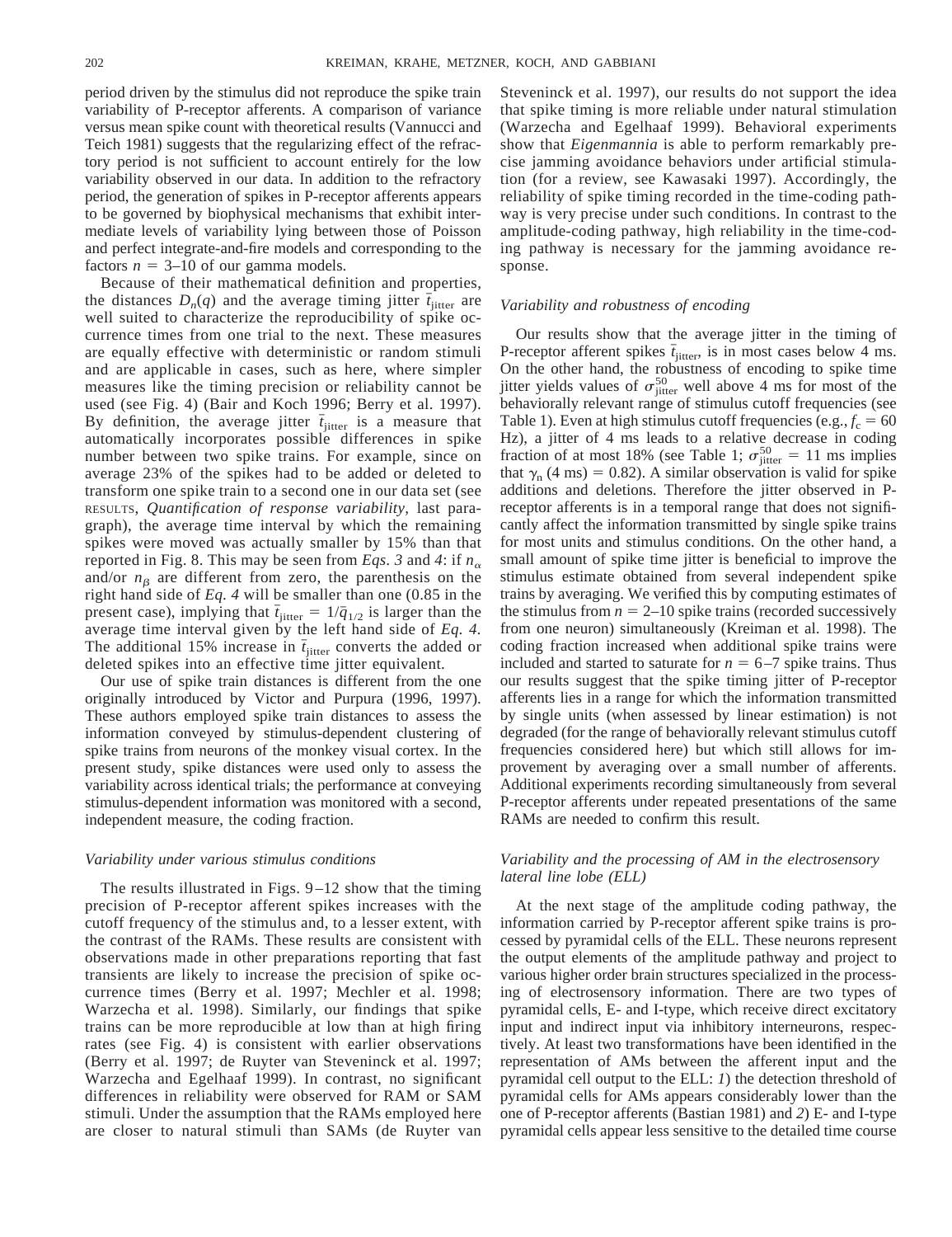of AMs than P-receptor afferrents and seem to extract the occurrence of upstrokes and downstrokes in AMs, respectively (Metzner et al. 1998). Both these transformations are likely to play a role in the generation of electrolocation and electrocommunication behaviors. In particular, understanding how the increased sensitivity of pyramidal cells arises might contribute to explain jamming avoidance responses to extremely weak AMs and the detection of small preys using the electric sense (Kawasaki 1997; Nelson and MacIver 1999).

Some sort of averaging operation across several afferent fibers converging onto a pyramidal cell is likely to contribute to this increased sensitivity (Bastian 1981), as discussed in the previous section. One biophysical mechanism specifically proposed to enhance the sensitivity of E-type pyramidal cells to upstrokes in the AM waveform is coincidence detection (Berman and Maler 1999): in slices of the ELL of *Apteronotus,* the stimulation of afferents in the deep fiber layer produces compound postsynaptic potentials consisting of an initial, fastrising excitatory postsynaptic potential followed by an inhibitory postsynaptic potential that limits the time window of integration to  $<$ 10 ms and could therefore act as a high-pass filter for coincident spikes occurring within 1–2 EOD cycles of each other (Berman and Maler 1998; see Softky 1995 for a similar theoretical result). Our experimental results show that under repeated RAM stimulation, more than 77% of P-receptor afferent spikes will on average occur within 1–2 EOD cycles of each other in response to the same AM (Fig. 8*B*). Thus within the range of stimulus parameters investigated in this study, spike trains of P-receptor afferents appear indeed able to provide the information necessary for such coincidence detection operations.

The authors thank Dr. M. Stopfer for carefully reading the manuscript and suggesting many improvements. Experiments were carried out by R. Krahe and W. Metzner. Data analysis was carried out by G. Kreiman and F. Gabbiani. F. Gabbiani and G. Kreiman co-wrote the paper. The original experiments were designed by F. Gabbiani, C. Koch, and W. Metzner.

This work was supported by a National Science Foundation grant to C. Koch and W. Metzner, by a National Institute of Mental Health grant to C. Koch, and by the Sloan Center for Theoretical Neuroscience.

#### REFERENCES

- BAIR W AND KOCH C. Temporal precision of spike trains in extrastriate cortex of the behaving macaque monkey. *Neural Comp* 8: 1185–1202, 1996.
- BARBERINI CL, HORWITZ GD, AND NEWSOME WT. A comparison of spiking statistics in motion sensing neurons of flies and monkeys. In: *Computational, Neural and Ecological Constraints of Visual Motion Processing,* edited by Zeil J and Zanker JM. Springer Verlag, In press.
- BASTIAN J. Electrolocation. II. The effects of moving objects and other electrical stimuli on the activities of two categories of posterior lateral line lobe cells in *Apteronotus albifrons. J Comp Physiol* 144: 481–494, 1981.
- BAYLOR DA, LAMB TD, AND YAU K-W. Responses of retinal rods to single photons. *J Physiol (Lond)* 288: 613–634, 1979.
- BERMAN NJ AND MALER L. Inhibition evoked from primary afferents in the electrosensory lateral line lobe of weakly electric fish (*Apteronotus leptorhynchus*). *J Neurophysiol* 80: 3173–3213, 1998.
- BERMAN NJ AND MALER L. Neural architecture of the electrosensory lateral line lobe: adaptations for coincidence detection, a sensory searchlight and frequency-dependent adaptive filtering. *J Exp Biol* 202: 1243–1253, 1999.
- BERRY MJ AND MEISTER M. Refractoriness and neural precision. *J Neurosci* 18: 2200–2211, 1998.
- BERRY MJ, WARLAND DK, AND MEISTER M. The structure and precision of retinal spike trains. *Proc Natl Acad Sci USA* 94: 5411–5416, 1997.
- BIALEK W, DE RUYTER VAN STEVENINCK R, AND WARLAND D. Reading a neural code. *Science* 252: 1854–1857, 1991.
- CARR C, HEILIGENBERG W, AND ROSE G. A time comparison circuit in the electric fish midbrain. I. Behavior and physiology. *J Neurosci* 6: 107–110, 1986.
- DE RUYTER VAN STEVENINCK R, LEWEN GD, STRONG SP, KOBERLE R, AND BIALEK W. Reproducibility and variability in neural spike trains. *Science* 275: 1805–1808, 1997.
- FUKUNAGA K. *Introduction to Statistical Pattern Recognition* (2nd ed.). San Diego, CA: Academic, 1990.
- GABBIANI F AND KOCH C. Coding of time-varying signals in spike trains of integrate-and-fire neurons with random threshold. *Neural Comput* 8: 44–66, 1996.
- GABBIANI F AND KOCH C. Principles of spike train analysis. In: *Methods in Neuronal Modeling* (2nd ed.), edited by Segev I and Koch C. Cambridge, MA: MIT Press, 1998, p. 313–360.
- GABBIANI F AND METZNER, W. Encoding and processing of sensory information in neuronal spike trains. *J Exp Biol* 202: 1267–1279, 1999.
- HECHT S, SHLAER S, AND PIRENNE MH. Energy, quanta, and vision. *J Gen Physiol* 25: 819–840, 1942.
- HEILIGENBERG W. *Neural Nets in Electric Fish.* Cambridge, MA: MIT Press, 1991.
- JOHNSON DH. Point process models of single-neuron discharges. *J Comput Neurosci* 3: 275–299, 1996.
- KASHIMORI Y, GOTO M, AND KAMBARA T. Model of P- and T-electroreceptors of weakly electric fish. *Biophys J* 70: 2513–2526, 1996.
- KAWASAKI M. Sensory hyperacuity in the jamming avoidance response of weakly electric fish. *Curr Opin Neurobiol* 7: 473–479, 1997.
- KREIMAN G, GABBIANI F, METZNER W, AND KOCH C. Robustness of amplitude modulation encoding by P-receptor afferent spike trains of weakly electric fish. *Soc Neurosci Abstr* 24: 186, 1998.
- LI W-H AND GRAUR D. *Fundamentals of Molecular Evolution.* Sunderland, MA: Sinauer Associates, 1991.
- MAINEN ZF AND SEJNOWSKI TJ. Reliability of spike timing in neocortical neurons. *Science* 268: 1503–1506, 1995.
- MECHLER F, VICTOR JD, PURPURA KP, AND SHAPLEY R. Robust temporal coding of contrast by V1 neurons for transient but not for steady-state stimuli. *J Neurosci* 18: 6583–6598, 1998.
- METZNER W, KOCH C, WESSEL R, AND GABBIANI F. Feature extraction by burst-like spike patterns in multiple sensory maps. *J Neurosci* 18: 2283– 2300, 1998.
- NELSON ME AND MACIVER MA. Prey capture in the weakly electric fish *Apteronotus albifrons. J Exp Biol* 202: 1205–1215, 1999.
- NELSON ME, XU Z, AND PAYNE JR. Characterization and modeling of P-type electrosensory afferent responses to amplitude modulations in a wave-type electric fish. *J Comp Physiol* 181: 532–544, 1997.
- PARKER AJ AND NEWSOME WT. Sense and the single neuron: probing the physiology of perception. *Annu Rev Neurosci* 21: 227–277, 1998.
- POOR HV. *An Introduction to Signal Detection and Estimation* (2nd ed.). New York: Springer, 1994.
- PRESS WH, TEUKOLSKY SA, VETTERLING WT, AND FLANNERY BP. *Numerical Recipes in C, The Art of Scientific Computing* (2nd ed.). Cambridge, UK: Cambridge Univ. Press, 1992.
- REICH DS, VICTOR JD, KNIGHT BW, OZAKI T, AND KAPLAN E. Response variability and timing precision of neuronal spike trains in vivo. *J Neurophysiol* 77: 2836–2841, 1997.
- ROSE G AND HEILIGENBERG W. Temporal hyperacuity in the electric sense of fish. *Nature* 318: 178–180, 1985.
- SCHEICH H, BULLOCK TH, AND HAMSTRA RH. Coding properties of two classes of afferent nerve fibers: high-frequency electroreceptors in the electric fish *Eigenmannia. J Neurophysiol* 36: 39–60, 1973.
- SELLERS PH. On the theory and computation of evolutionary distances. *SIAM J Appl Math* 26: 787–793, 1974.
- SHADLEN MN, BRITTEN KH, NEWSOME WT, AND MOVSHON JA. A computational analysis of the relationship between neuronal and behavioral responses to visual motion. *J Neurosci* 16: 1486–1510, 1996.

SOFTKY WR. Simple codes versus efficient codes. *Curr Biol* 5: 239–247, 1995.

- SOFTKY WR AND KOCH C. The highly irregular firing of cortical cells is inconsistent with temporal integration of EPSPs. *J Neurosci* 13: 334–350, 1993.
- STEVENS CF AND ZADOR AM. Input synchrony and the irregular firing of cortical neurons. *Nature Neurosci* 1: 210–217, 1998.
- TEICH MC, TURCOTT RG, AND SIEGEL RM. Temporal correlation in cat striatecortex neural spike trains. *IEEE Eng Med Biol* Sept/Oct: 79–87, 1996.
- VANNUCCI G AND TEICH MC. Dead-time-modified photocount mean and variance for chaotic radiation. *J Opt Soc Am* 71: 164–170, 1981.